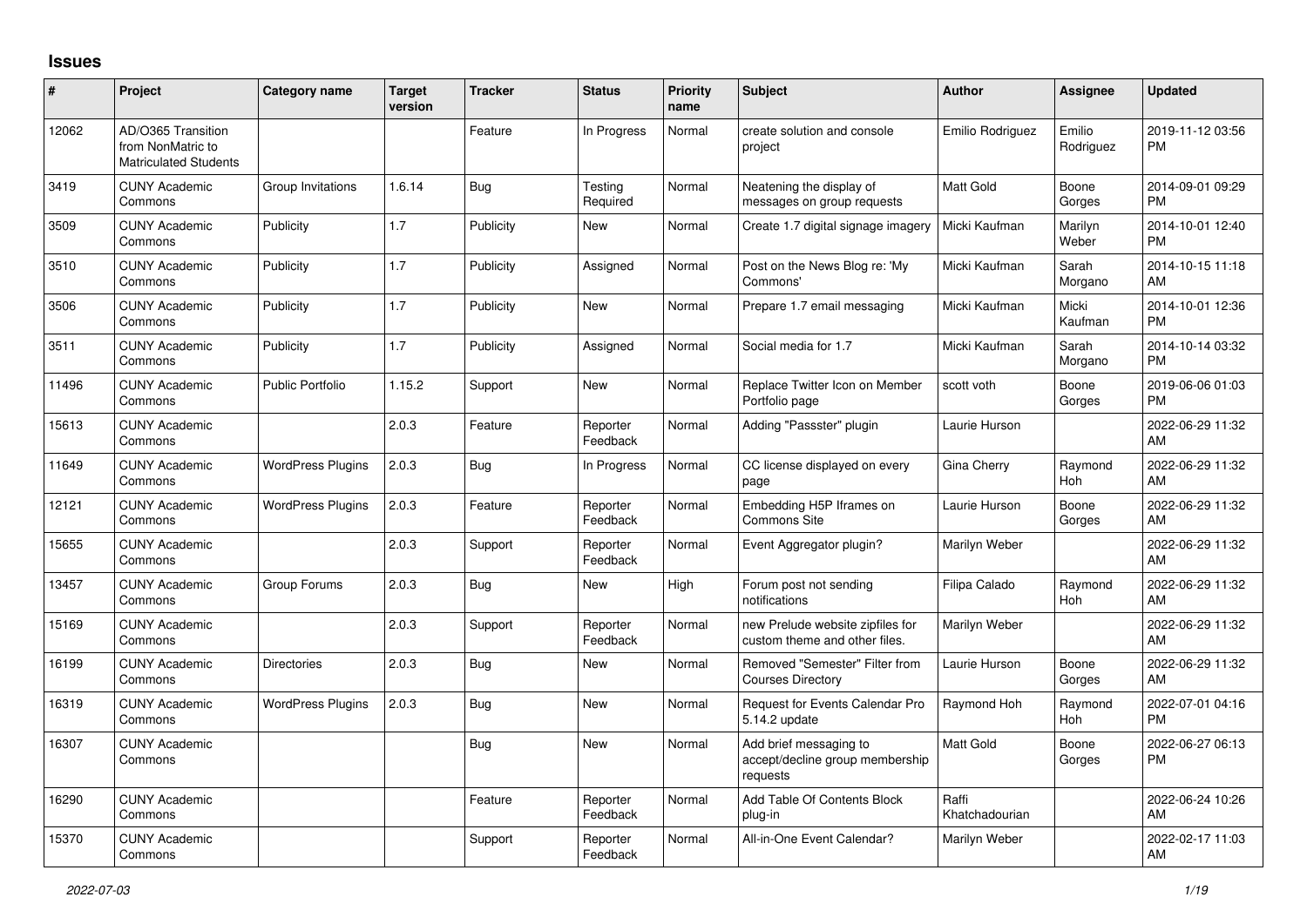| #     | Project                         | <b>Category name</b>     | <b>Target</b><br>version | <b>Tracker</b> | <b>Status</b>        | <b>Priority</b><br>name | Subject                                                                                    | <b>Author</b>           | <b>Assignee</b> | <b>Updated</b>                |
|-------|---------------------------------|--------------------------|--------------------------|----------------|----------------------|-------------------------|--------------------------------------------------------------------------------------------|-------------------------|-----------------|-------------------------------|
| 16294 | <b>CUNY Academic</b><br>Commons |                          |                          | <b>Bug</b>     | New                  | Urgent                  | CAC is down                                                                                | Raffi<br>Khatchadourian |                 | 2022-06-27 02:00<br><b>PM</b> |
| 15516 | <b>CUNY Academic</b><br>Commons | <b>WordPress Plugins</b> |                          | Bug            | Reporter<br>Feedback | Normal                  | Can't publish or save draft of post<br>on wordpress.com                                    | Raffi<br>Khatchadourian | Raymond<br>Hoh  | 2022-03-02 05:52<br><b>PM</b> |
| 14936 | <b>CUNY Academic</b><br>Commons |                          |                          | Bug            | <b>New</b>           | Normal                  | Commons websites blocked by<br>SPS campus network                                          | Laurie Hurson           |                 | 2021-11-03 03:57<br><b>PM</b> |
| 15260 | <b>CUNY Academic</b><br>Commons |                          |                          | Support        | Reporter<br>Feedback | Normal                  | Diacritical markings   European<br><b>Stages</b>                                           | Marilyn Weber           |                 | 2022-02-04 08:16<br>AM        |
| 14940 | <b>CUNY Academic</b><br>Commons |                          |                          | Bug            | <b>New</b>           | Normal                  | Discrepancy between Commons<br>profile "sites" and actual # of sites                       | Laurie Hurson           |                 | 2021-11-08 11:09<br>AM        |
| 15565 | <b>CUNY Academic</b><br>Commons |                          |                          | Support        | <b>New</b>           | Normal                  | Events - send updates to an email<br>listserv                                              | Marilyn Weber           |                 | 2022-03-10 01:06<br><b>PM</b> |
| 14792 | <b>CUNY Academic</b><br>Commons |                          |                          | Bug            | <b>New</b>           | Normal                  | Inconsistent email notifications<br>from gravity forms                                     | Raffi<br>Khatchadourian |                 | 2021-10-04 01:50<br><b>PM</b> |
| 16314 | <b>CUNY Academic</b><br>Commons | <b>WordPress Plugins</b> |                          | Feature        | <b>New</b>           | Normal                  | Install Multicollab plug-in?                                                               | Raffi<br>Khatchadourian |                 | 2022-06-29 03:44<br><b>PM</b> |
| 15757 | <b>CUNY Academic</b><br>Commons |                          |                          | Bug            | <b>New</b>           | Normal                  | Members # do not match                                                                     | Laurie Hurson           |                 | 2022-03-30 04:52<br><b>PM</b> |
| 16255 | <b>CUNY Academic</b><br>Commons | WordPress (misc)         |                          | <b>Bug</b>     | <b>New</b>           | Normal                  | Need to define 'MULTISITE'<br>constant in wp-config.php                                    | Raymond Hoh             |                 | 2022-06-19 09:31<br>AM        |
| 15045 | <b>CUNY Academic</b><br>Commons |                          |                          | Support        | <b>New</b>           | Normal                  | no result for KCeL in the search<br>box on the commons                                     | Marilyn Weber           |                 | 2021-12-10 11:29<br>AM        |
| 15685 | <b>CUNY Academic</b><br>Commons |                          |                          | Support        | <b>New</b>           | High                    | problem with chrome?                                                                       | Marilyn Weber           |                 | 2022-04-25 03:40<br><b>PM</b> |
| 16110 | <b>CUNY Academic</b><br>Commons |                          |                          | Support        | Reporter<br>Feedback | Normal                  | remove Creative Commons<br>license from pages?                                             | Marilyn Weber           | Raymond<br>Hoh  | 2022-05-17 06:11<br><b>PM</b> |
| 16099 | <b>CUNY Academic</b><br>Commons |                          |                          | Support        | Reporter<br>Feedback | Normal                  | request for Newsletter Glue                                                                | Marilyn Weber           |                 | 2022-05-13 12:14<br><b>PM</b> |
| 16245 | <b>CUNY Academic</b><br>Commons | WordPress (misc)         |                          | Bug            | Reporter<br>Feedback | Normal                  | Save Button missing on<br>WordPress Profile page                                           | scott voth              | Raymond<br>Hoh  | 2022-06-16 03:09<br><b>PM</b> |
| 15767 | <b>CUNY Academic</b><br>Commons | WordPress (misc)         |                          | Support        | <b>New</b>           | Normal                  | Site loading slowly                                                                        | scott voth              | Boone<br>Gorges | 2022-04-04 08:56<br><b>PM</b> |
| 14908 | <b>CUNY Academic</b><br>Commons | Performance              |                          | Bug            | <b>New</b>           | Normal                  | Stale object cache on cdev                                                                 | Raymond Hoh             | Boone<br>Gorges | 2021-12-07 09:45<br>AM        |
| 16177 | <b>CUNY Academic</b><br>Commons | Reply By Email           |                          | <b>Bug</b>     | <b>New</b>           | Normal                  | Switch to Inbound mode for RBE                                                             | Raymond Hoh             | Raymond<br>Hoh  | 2022-05-30 04:32<br><b>PM</b> |
| 16318 | <b>CUNY Academic</b><br>Commons |                          |                          | Bug            | <b>New</b>           | Normal                  | Unable to Access block editor or<br>embed YouTube videos in new<br>pages, in one site only | Syelle Graves           |                 | 2022-07-01 06:53<br><b>PM</b> |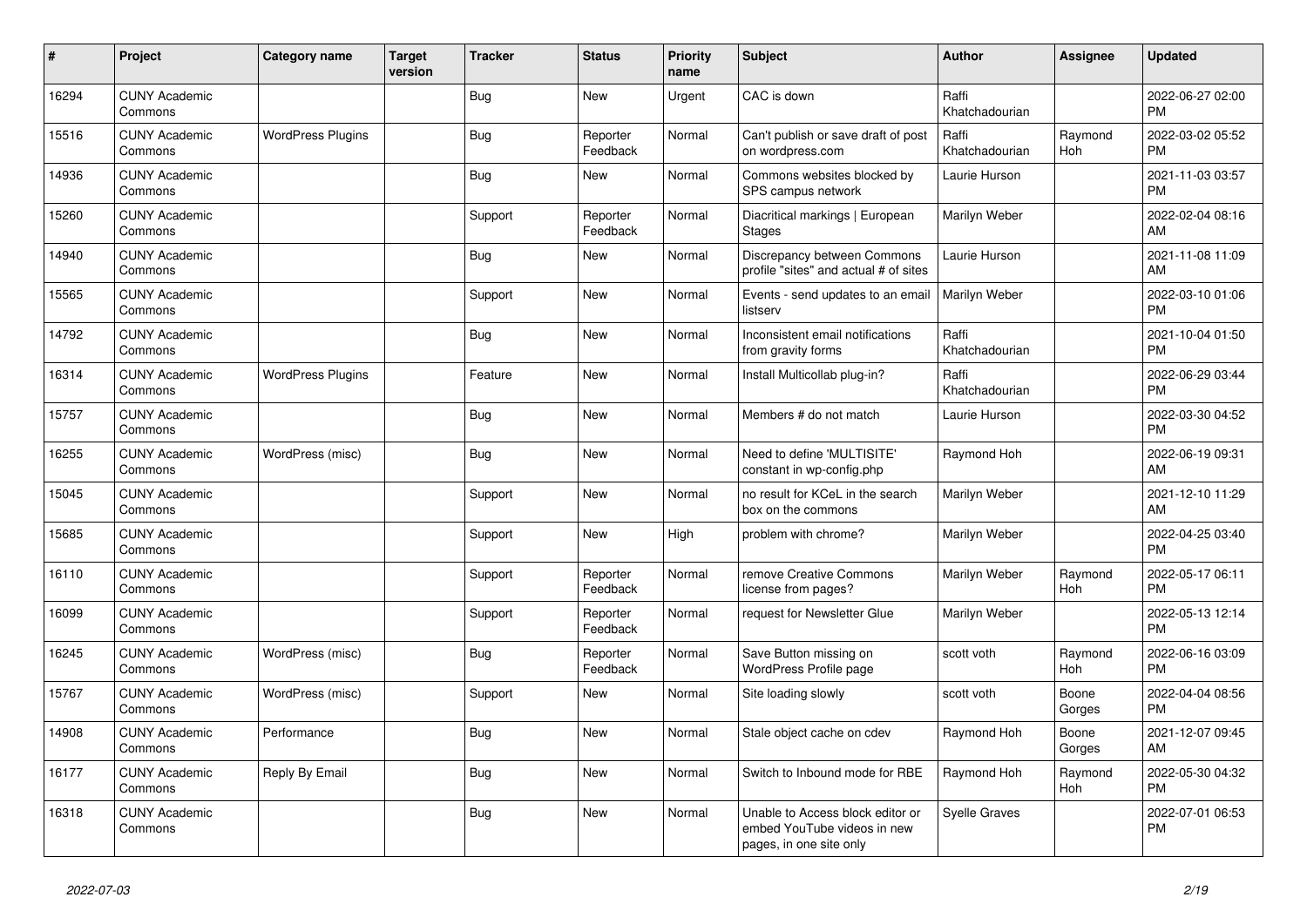| #     | Project                         | <b>Category name</b>           | <b>Target</b><br>version | <b>Tracker</b> | <b>Status</b>        | <b>Priority</b><br>name | <b>Subject</b>                                                                             | <b>Author</b>           | <b>Assignee</b>     | <b>Updated</b>                |
|-------|---------------------------------|--------------------------------|--------------------------|----------------|----------------------|-------------------------|--------------------------------------------------------------------------------------------|-------------------------|---------------------|-------------------------------|
| 14784 | <b>CUNY Academic</b><br>Commons |                                |                          | Support        | Reporter<br>Feedback | Normal                  | User report of logo problem when<br>using Customizer theme                                 | Marilyn Weber           |                     | 2021-09-17 10:25<br>AM        |
| 10439 | <b>CUNY Academic</b><br>Commons | Design                         | 2.1.0                    | Design/UX      | New                  | Normal                  | Create Style Guide for Commons                                                             | Sonja Leix              | Sara Cannon         | 2022-06-28 01:43<br><b>PM</b> |
| 13946 | <b>CUNY Academic</b><br>Commons | <b>WordPress Plugins</b>       | 2.1.0                    | Support        | Assigned             | Normal                  | <b>Custom Embed handler For</b><br>OneDrive files                                          | scott voth              | Raymond<br>Hoh      | 2022-05-26 10:46<br>AM        |
| 13891 | <b>CUNY Academic</b><br>Commons | Internal Tools and<br>Workflow | 2.1.0                    | Feature        | New                  | Normal                  | Migrate automated linting to<br>GitHub Actions                                             | Boone Gorges            | Jeremy Felt         | 2022-06-29 11:13<br>AM        |
| 15194 | <b>CUNY Academic</b><br>Commons | Internal Tools and<br>Workflow | 2.1.0                    | Feature        | New                  | Normal                  | PHPCS sniff for un-restored<br>switch_to_blog() calls                                      | Boone Gorges            | Jeremy Felt         | 2022-05-26 10:45<br>AM        |
| 15883 | <b>CUNY Academic</b><br>Commons |                                | 2.1.0                    | Feature        | <b>New</b>           | Normal                  | Release BPGES update                                                                       | Boone Gorges            | Boone<br>Gorges     | 2022-05-26 10:39<br>AM        |
| 3330  | <b>CUNY Academic</b><br>Commons | My Commons                     | Future<br>release        | Feature        | Assigned             | Normal                  | "Commons Information" tool                                                                 | Boone Gorges            | <b>Chris Stein</b>  | 2014-09-22 08:46<br><b>PM</b> |
| 5182  | <b>CUNY Academic</b><br>Commons | Social Paper                   | Future<br>release        | Design/UX      | New                  | Normal                  | "Publishing" a private paper on<br>social paper?                                           | Raffi<br>Khatchadourian | Boone<br>Gorges     | 2016-10-13 04:12<br><b>PM</b> |
| 481   | <b>CUNY Academic</b><br>Commons | Groups (misc)                  | Future<br>release        | Feature        | Assigned             | Normal                  | ability to archive inactive groups<br>and blogs                                            | Michael Mandiberg       | Samantha<br>Raddatz | 2015-11-09 05:56<br><b>PM</b> |
| 11789 | <b>CUNY Academic</b><br>Commons | Courses                        | Future<br>release        | Feature        | <b>New</b>           | Normal                  | Ability to remove item from<br>Courses list                                                | Laurie Hurson           | Sonja Leix          | 2019-09-24 12:28<br><b>PM</b> |
| 5827  | <b>CUNY Academic</b><br>Commons | <b>Public Portfolio</b>        | Future<br>release        | Bug            | Assigned             | Normal                  | Academic Interests square bracket   scott voth<br>links not working                        |                         | <b>Chris Stein</b>  | 2016-08-11 11:59<br><b>PM</b> |
| 3939  | <b>CUNY Academic</b><br>Commons | <b>WordPress Plugins</b>       | Future<br>release        | Bug            | Hold                 | Normal                  | Activity stream support for<br>Co-Authors Plus plugin                                      | Raymond Hoh             | Raymond<br>Hoh      | 2015-11-09 06:13<br><b>PM</b> |
| 4221  | <b>CUNY Academic</b><br>Commons | Group Forums                   | Future<br>release        | Design/UX      | Assigned             | Normal                  | Add 'Number of Posts' display<br>option to Forum page                                      | Samantha Raddatz        | Samantha<br>Raddatz | 2015-06-26 02:21<br><b>PM</b> |
| 9895  | <b>CUNY Academic</b><br>Commons | Onboarding                     | Future<br>release        | Feature        | Assigned             | Normal                  | Add "Accept Invitation"<br>link/button/function to Group<br>and/or Site invitation emails? | Luke Waltzer            | Boone<br>Gorges     | 2018-06-07 12:42<br><b>PM</b> |
| 10226 | <b>CUNY Academic</b><br>Commons | Courses                        | Future<br>release        | Feature        | New                  | Normal                  | Add "My Courses" to drop down<br>list                                                      | scott voth              | Boone<br>Gorges     | 2021-11-19 12:42<br><b>PM</b> |
| 5488  | <b>CUNY Academic</b><br>Commons | Social Paper                   | Future<br>release        | Bug            | <b>New</b>           | Normal                  | Add a "last edited by" field to<br>Social Paper group directories                          | Boone Gorges            |                     | 2016-04-21 10:05<br><b>PM</b> |
| 9835  | <b>CUNY Academic</b><br>Commons | Group Forums                   | Future<br>release        | Bug            | Assigned             | Normal                  | add a "like" function?                                                                     | Marilyn Weber           | <b>Erik Trainer</b> | 2018-06-05 01:49<br><b>PM</b> |
| 3492  | <b>CUNY Academic</b><br>Commons | <b>WordPress Themes</b>        | Future<br>release        | Support        | Assigned             | Normal                  | Add CBOX theme to the<br>Commons                                                           | scott voth              | Raymond<br>Hoh      | 2014-10-08 05:55<br><b>PM</b> |
| 11945 | <b>CUNY Academic</b><br>Commons | Reckoning                      | Future<br>release        | Feature        | Reporter<br>Feedback | Normal                  | Add Comments bubble to<br>Reckoning views                                                  | Boone Gorges            | Boone<br>Gorges     | 2019-11-12 05:14<br><b>PM</b> |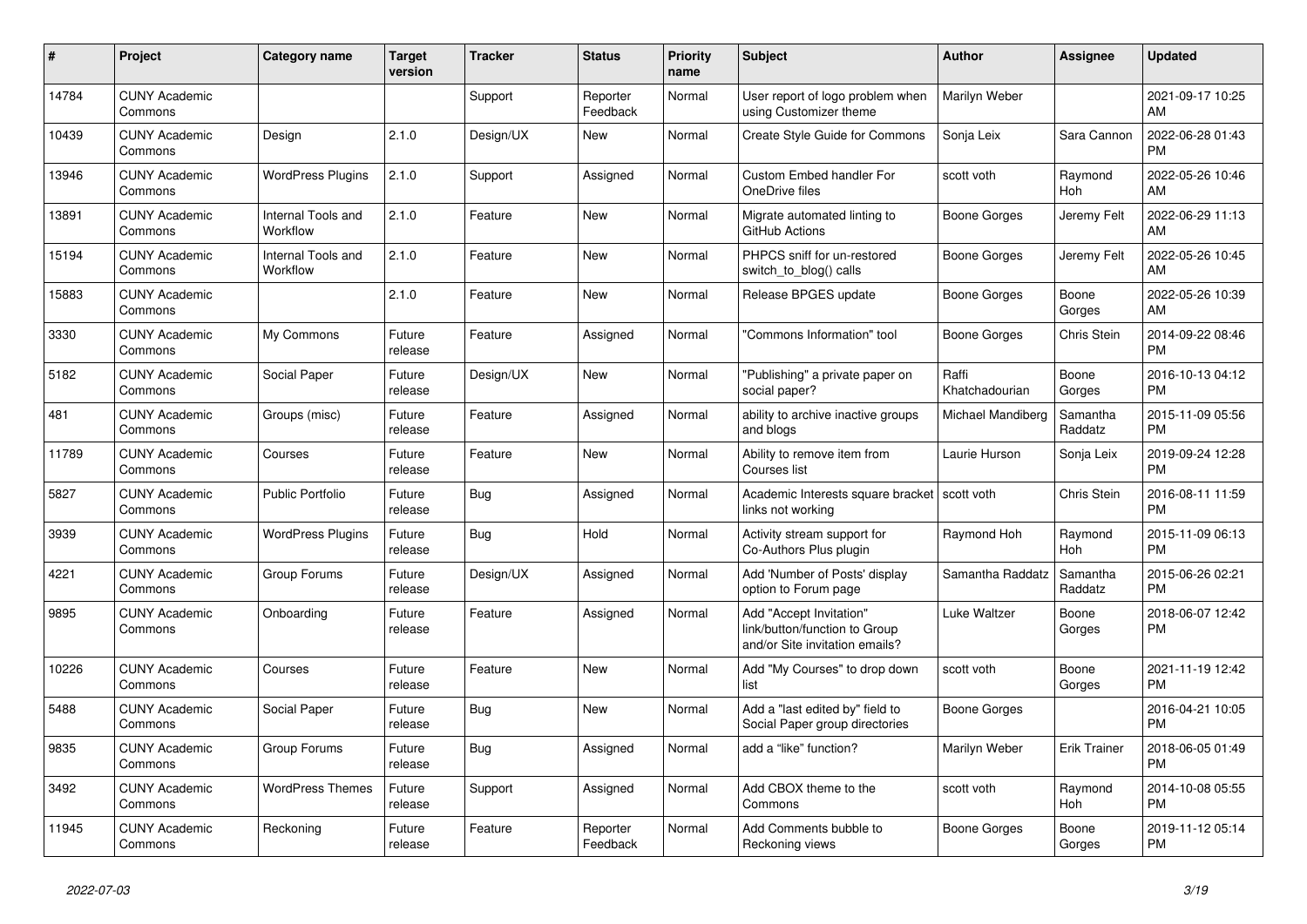| #     | Project                         | <b>Category name</b>     | <b>Target</b><br>version | <b>Tracker</b> | <b>Status</b>        | <b>Priority</b><br>name | Subject                                                                                         | Author                       | <b>Assignee</b>     | <b>Updated</b>                |
|-------|---------------------------------|--------------------------|--------------------------|----------------|----------------------|-------------------------|-------------------------------------------------------------------------------------------------|------------------------------|---------------------|-------------------------------|
| 3220  | <b>CUNY Academic</b><br>Commons | <b>Public Portfolio</b>  | Future<br>release        | Feature        | Assigned             | Normal                  | Add indent/outdent option to<br>Formatting Buttons on Profile<br>Page                           | <b>Matt Gold</b>             | Boone<br>Gorges     | 2014-05-21 10:39<br>PM        |
| 4222  | <b>CUNY Academic</b><br>Commons | User Experience          | Future<br>release        | Design/UX      | <b>New</b>           | Normal                  | Add information to 'Delete<br>Account' page                                                     | Samantha Raddatz             | scott voth          | 2015-06-26 11:35<br>AM        |
| 4225  | <b>CUNY Academic</b><br>Commons | DiRT Integration         | Future<br>release        | Design/UX      | New                  | Normal                  | Add information to DIRT page (in<br>Create a Group)                                             | Samantha Raddatz   Matt Gold |                     | 2015-06-26 03:14<br><b>PM</b> |
| 8675  | <b>CUNY Academic</b><br>Commons | <b>User Onboarding</b>   | Future<br>release        | Bug            | Reporter<br>Feedback | Low                     | Add new User search screen calls<br>for the input of email address but<br>doesn't work with one | Paul Hebert                  | Boone<br>Gorges     | 2017-10-11 11:17<br>AM        |
| 4226  | <b>CUNY Academic</b><br>Commons | <b>BuddyPress Docs</b>   | Future<br>release        | Design/UX      | New                  | Normal                  | Add option to connect a Doc with<br>a Group                                                     | Samantha Raddatz             | Samantha<br>Raddatz | 2015-09-09 04:08<br><b>PM</b> |
| 2223  | <b>CUNY Academic</b><br>Commons | <b>WordPress Plugins</b> | Future<br>release        | Feature        | Assigned             | Low                     | Add Participad to the CUNY<br><b>Academic Commons</b>                                           | <b>Matt Gold</b>             | Boone<br>Gorges     | 2014-09-17 10:03<br>PM.       |
| 5199  | <b>CUNY Academic</b><br>Commons | Social Paper             | Future<br>release        | Feature        | <b>New</b>           | Normal                  | add tables to the SP editor                                                                     | Marilyn Weber                |                     | 2016-10-24 11:27<br>AM        |
| 554   | <b>CUNY Academic</b><br>Commons | BuddyPress (misc)        | Future<br>release        | Feature        | Assigned             | Normal                  | Add Trackback notifications to<br>site-wide activity feed                                       | <b>Matt Gold</b>             | Boone<br>Gorges     | 2015-11-09 06:19<br><b>PM</b> |
| 5016  | <b>CUNY Academic</b><br>Commons | Events                   | Future<br>release        | Feature        | Assigned             | Low                     | Allow comments to be posted on<br>events                                                        | <b>Matt Gold</b>             | Raymond<br>Hoh      | 2019-03-01 02:23<br><b>PM</b> |
| 1167  | <b>CUNY Academic</b><br>Commons | <b>Email Invitations</b> | Future<br>release        | Feature        | New                  | Low                     | Allow email invitations to be resent                                                            | Boone Gorges                 | Boone<br>Gorges     | 2015-11-12 12:53<br>AM        |
| 3354  | <b>CUNY Academic</b><br>Commons | <b>Group Files</b>       | Future<br>release        | Feature        | Assigned             | Low                     | Allow Group Download of Multiple<br><b>Selected Files</b>                                       | Matt Gold                    | Chris Stein         | 2014-08-01 08:50<br>AM        |
| 3308  | <b>CUNY Academic</b><br>Commons | Group Invitations        | Future<br>release        | Feature        | Assigned             | Normal                  | Allow members to rescind group<br>invitations                                                   | Matt Gold                    | Boone<br>Gorges     | 2015-04-01 08:53<br><b>PM</b> |
| 4635  | <b>CUNY Academic</b><br>Commons | Authentication           | Future<br>release        | Feature        | <b>New</b>           | Normal                  | Allow non-WP authentication                                                                     | Boone Gorges                 | Sonja Leix          | 2019-03-01 02:05<br><b>PM</b> |
| 13835 | <b>CUNY Academic</b><br>Commons | WordPress (misc)         | Future<br>release        | Feature        | <b>New</b>           | Normal                  | Allow OneSearch widget to have<br>'CUNY' as campus                                              | <b>Boone Gorges</b>          | Boone<br>Gorges     | 2021-11-19 12:39<br><b>PM</b> |
| 1165  | <b>CUNY Academic</b><br>Commons | <b>Email Invitations</b> | Future<br>release        | Feature        | Assigned             | Low                     | Allow saved lists of invitees under<br>Send Invites                                             | <b>Boone Gorges</b>          | Boone<br>Gorges     | 2015-11-09 06:03<br>PM.       |
| 6332  | <b>CUNY Academic</b><br>Commons | WordPress (misc)         | Future<br>release        | Feature        | <b>New</b>           | Normal                  | Allow uploaded files to be marked<br>as private in an ad hoc way                                | <b>Boone Gorges</b>          |                     | 2016-10-17 11:41<br>PM        |
| 2523  | <b>CUNY Academic</b><br>Commons | <b>BuddyPress Docs</b>   | Future<br>release        | Feature        | Assigned             | Normal                  | Allow Users to Upload Images to<br><b>BP</b> Docs                                               | Matt Gold                    | Boone<br>Gorges     | 2015-11-09 06:14<br>PM        |
| 5489  | <b>CUNY Academic</b><br>Commons | Social Paper             | Future<br>release        | Feature        | New                  | Normal                  | Asc/desc sorting for Social Paper<br>directories                                                | <b>Boone Gorges</b>          |                     | 2016-04-21 10:06<br><b>PM</b> |
| 11243 | <b>CUNY Academic</b><br>Commons | BuddyPress (misc)        | Future<br>release        | <b>Bug</b>     | New                  | Normal                  | Audit bp-custom.php                                                                             | Raymond Hoh                  | Raymond<br>Hoh      | 2022-04-26 11:59<br>AM        |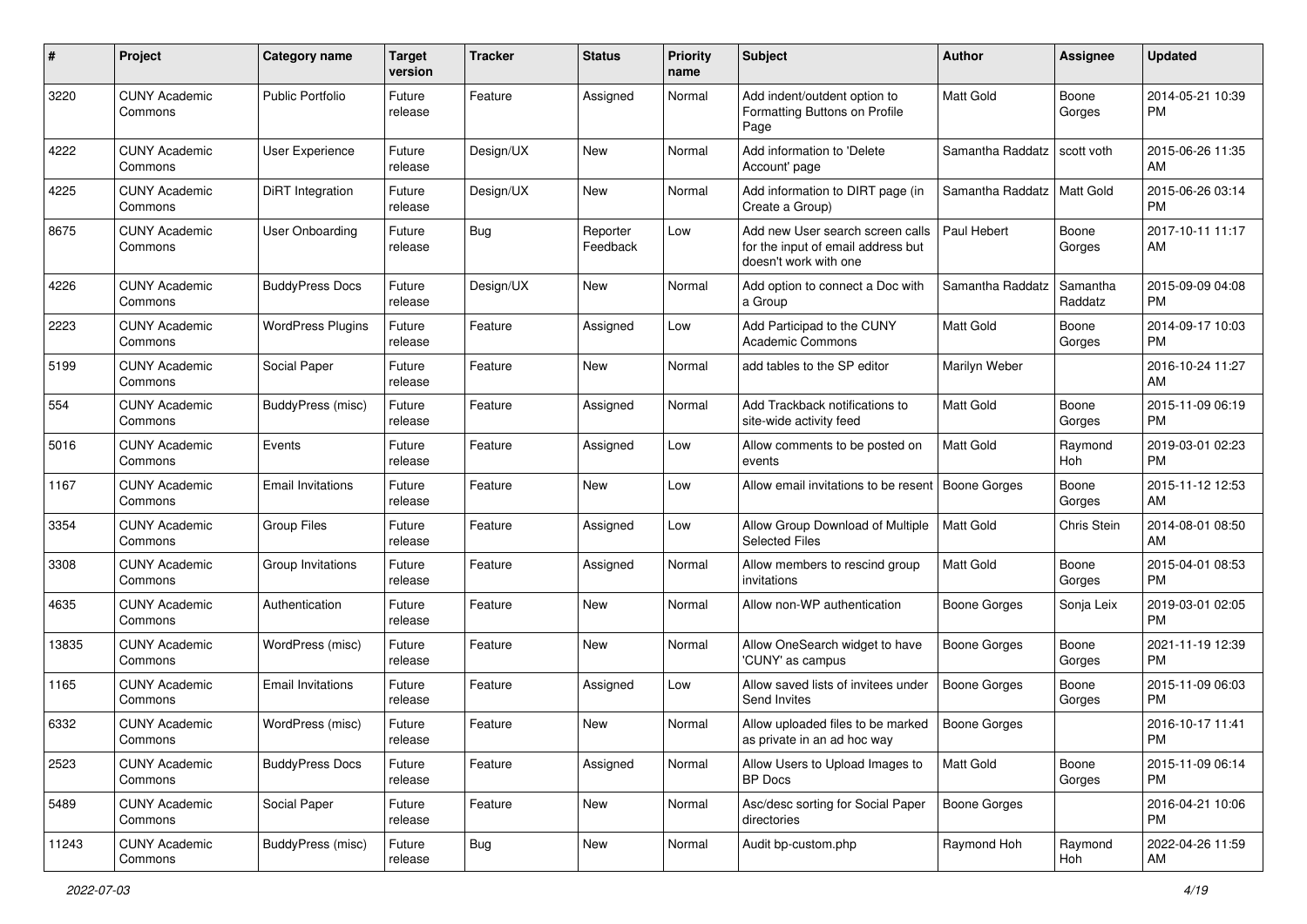| #     | Project                         | Category name            | <b>Target</b><br>version | <b>Tracker</b> | <b>Status</b>        | <b>Priority</b><br>name | Subject                                                                                                                                               | Author              | <b>Assignee</b>     | <b>Updated</b>                |
|-------|---------------------------------|--------------------------|--------------------------|----------------|----------------------|-------------------------|-------------------------------------------------------------------------------------------------------------------------------------------------------|---------------------|---------------------|-------------------------------|
| 9211  | <b>CUNY Academic</b><br>Commons | <b>WordPress Plugins</b> | Future<br>release        | Support        | Reporter<br>Feedback | Normal                  | Auto-Role Setting in Forum Plugin<br>Causing Some Confusion                                                                                           | Luke Waltzer        | Boone<br>Gorges     | 2018-03-13 11:44<br>AM        |
| 13466 | <b>CUNY Academic</b><br>Commons | Cavalcade                | Future<br>release        | Feature        | New                  | Normal                  | Automated cleanup for duplicate<br>Cavalcade tasks                                                                                                    | <b>Boone Gorges</b> | Boone<br>Gorges     | 2020-10-13 05:24<br><b>PM</b> |
| 3193  | <b>CUNY Academic</b><br>Commons | Group Forums             | Future<br>release        | Feature        | Assigned             | Normal                  | bbPress 2.x dynamic roles and<br><b>RBE</b>                                                                                                           | Boone Gorges        | Boone<br>Gorges     | 2014-09-30 01:30<br><b>PM</b> |
| 14309 | <b>CUNY Academic</b><br>Commons | Group Library            | Future<br>release        | Feature        | New                  | Normal                  | Better handling of<br>bp group document file download<br>attempts when file is not present                                                            | Boone Gorges        | Boone<br>Gorges     | 2021-11-19 12:28<br>PM        |
| 1166  | <b>CUNY Academic</b><br>Commons | <b>Email Invitations</b> | Future<br>release        | Feature        | New                  | Low                     | Better organizational tools for Sent<br>Invites                                                                                                       | Boone Gorges        | Boone<br>Gorges     | 2015-11-09 06:02<br><b>PM</b> |
| 635   | <b>CUNY Academic</b><br>Commons | BuddyPress (misc)        | Future<br>release        | Feature        | Assigned             | Normal                  | Big Blue Button -<br>Videoconferencing in Groups and<br><b>Blogs</b>                                                                                  | <b>Matt Gold</b>    | Boone<br>Gorges     | 2011-03-14 03:24<br><b>PM</b> |
| 14113 | <b>CUNY Academic</b><br>Commons | WordPress (misc)         | Future<br>release        | <b>Bug</b>     | Hold                 | Normal                  | Block Editor Not Working on this<br>page - Json error                                                                                                 | scott voth          | Boone<br>Gorges     | 2021-03-05 11:01<br>AM        |
| 7624  | <b>CUNY Academic</b><br>Commons | BuddyPress (misc)        | Future<br>release        | Design/UX      | New                  | Normal                  | <b>BP Notifications</b>                                                                                                                               | Luke Waltzer        | Paige Dupont        | 2017-02-08 10:43<br><b>PM</b> |
| 6749  | <b>CUNY Academic</b><br>Commons | Events                   | Future<br>release        | Bug            | <b>New</b>           | Low                     | BPEO iCal request can trigger<br>very large number of DB queries                                                                                      | Boone Gorges        | Raymond<br>Hoh      | 2016-11-15 10:09<br><b>PM</b> |
| 3042  | <b>CUNY Academic</b><br>Commons | <b>Public Portfolio</b>  | Future<br>release        | Feature        | Assigned             | Normal                  | Browsing member interests                                                                                                                             | <b>Matt Gold</b>    | Boone<br>Gorges     | 2015-03-21 09:04<br><b>PM</b> |
| 618   | <b>CUNY Academic</b><br>Commons | <b>BuddyPress Docs</b>   | Future<br>release        | Feature        | Assigned             | Normal                  | BuddyPress Docs: export formats                                                                                                                       | <b>Boone Gorges</b> | Boone<br>Gorges     | 2015-11-09 05:38<br><b>PM</b> |
| 1417  | <b>CUNY Academic</b><br>Commons | <b>BuddyPress Docs</b>   | Future<br>release        | Feature        | Assigned             | Low                     | <b>Bulk actions for BuddyPress Docs</b>                                                                                                               | Boone Gorges        | Boone<br>Gorges     | 2016-10-17 10:41<br><b>PM</b> |
| 364   | <b>CUNY Academic</b><br>Commons | <b>WordPress Plugins</b> | Future<br>release        | Feature        | <b>New</b>           | Normal                  | <b>Bulletin Board</b>                                                                                                                                 | <b>Matt Gold</b>    |                     | 2015-01-05 08:50<br><b>PM</b> |
| 4980  | <b>CUNY Academic</b><br>Commons | Home Page                | Future<br>release        | Feature        | Assigned             | Normal                  | CAC Featured Content -- Adding<br>Randomization                                                                                                       | <b>Matt Gold</b>    | Boone<br>Gorges     | 2016-12-12 03:01<br><b>PM</b> |
| 2167  | <b>CUNY Academic</b><br>Commons | WordPress (misc)         | Future<br>release        | Bug            | Assigned             | Normal                  | <b>CAC-Livestream Plugin Issues</b>                                                                                                                   | Michael Smith       | Dominic<br>Giglio   | 2015-01-02 03:06<br><b>PM</b> |
| 5058  | <b>CUNY Academic</b><br>Commons | Social Paper             | Future<br>release        | Feature        | New                  | Low                     | Can there be a clearer signal that<br>even when comments have<br>already been made you add<br>comments by clicking on the side?<br>(SP suggestion #5) | Marilyn Weber       | Samantha<br>Raddatz | 2016-02-11 10:24<br>PM        |
| 6755  | <b>CUNY Academic</b><br>Commons | WordPress (misc)         | Future<br>release        | <b>Bug</b>     | New                  | Normal                  | Cannot Deactivate Plugin                                                                                                                              | Laura Kane          |                     | 2016-11-16 01:12<br><b>PM</b> |
| 14184 | <b>CUNY Academic</b><br>Commons | <b>Public Portfolio</b>  | Future<br>release        | Feature        | New                  | Normal                  | Centralized mechanism for storing<br>Campus affiliations                                                                                              | Boone Gorges        | Boone<br>Gorges     | 2022-01-04 11:35<br>AM        |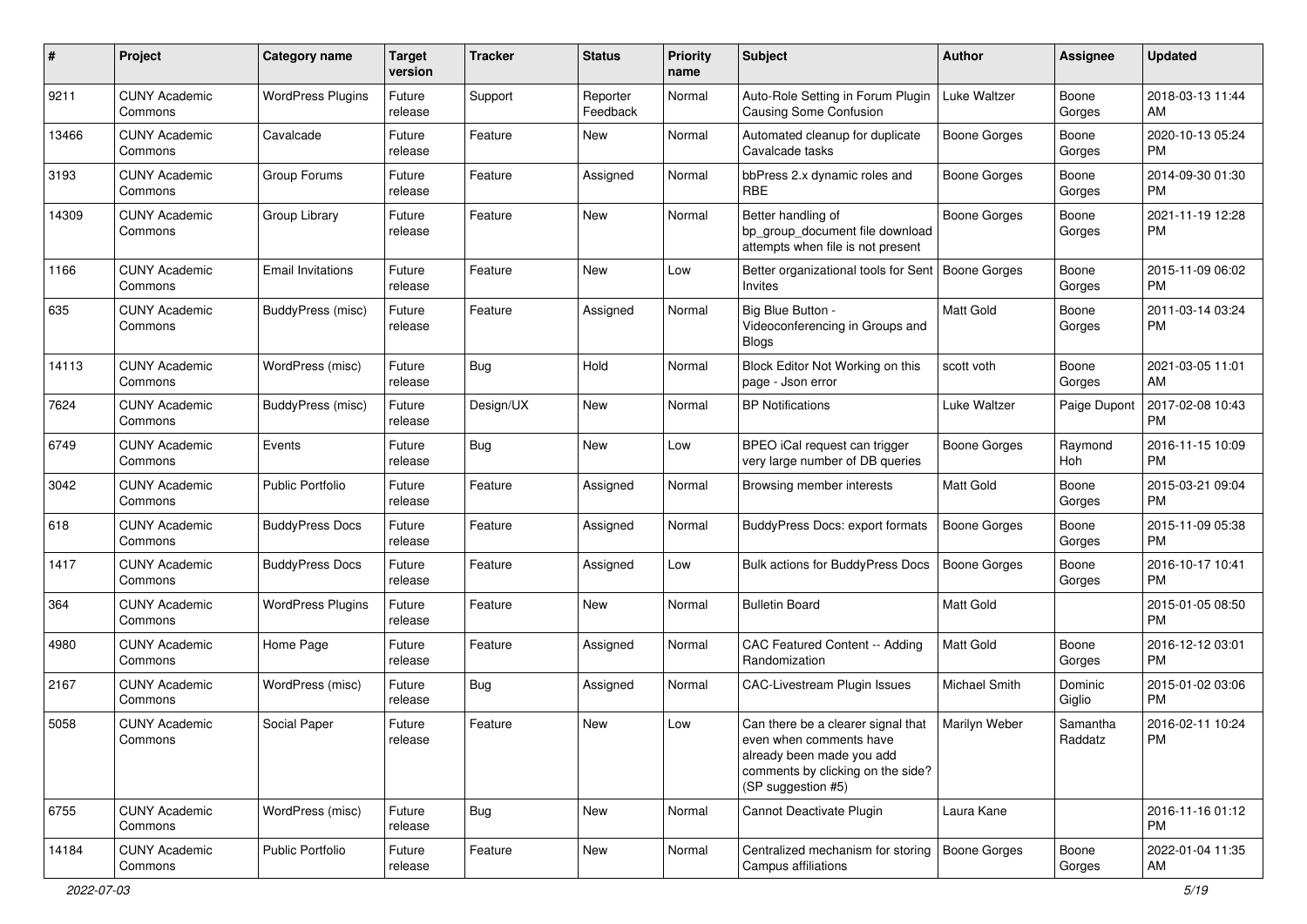| #     | Project                         | <b>Category name</b>       | <b>Target</b><br>version | <b>Tracker</b> | <b>Status</b> | <b>Priority</b><br>name | <b>Subject</b>                                                                 | <b>Author</b>           | Assignee            | <b>Updated</b>                |
|-------|---------------------------------|----------------------------|--------------------------|----------------|---------------|-------------------------|--------------------------------------------------------------------------------|-------------------------|---------------------|-------------------------------|
| 4404  | <b>CUNY Academic</b><br>Commons | <b>Public Portfolio</b>    | Future<br>release        | Design/UX      | Assigned      | Normal                  | Change color of permissions info<br>on portfolio editing interface             | <b>Matt Gold</b>        | Samantha<br>Raddatz | 2015-08-11 05:28<br><b>PM</b> |
| 5992  | <b>CUNY Academic</b><br>Commons | <b>Email Notifications</b> | Future<br>release        | Feature        | New           | Normal                  | Changing the From line of<br>autogenerated blog emails                         | Marilyn Weber           |                     | 2018-09-27 05:19<br><b>PM</b> |
| 13331 | <b>CUNY Academic</b><br>Commons | Site cloning               | Future<br>release        | Bug            | New           | Normal                  | Combine Site Template and Clone<br>operations                                  | Boone Gorges            | Jeremy Felt         | 2021-11-19 12:39<br><b>PM</b> |
| 12573 | <b>CUNY Academic</b><br>Commons | <b>WordPress Plugins</b>   | Future<br>release        | Bug            | <b>New</b>    | Normal                  | <b>CommentPress Core Issues</b>                                                | scott voth              |                     | 2020-03-24 04:32<br><b>PM</b> |
| 8078  | <b>CUNY Academic</b><br>Commons | <b>WordPress Plugins</b>   | Future<br>release        | System Upgrade | Assigned      | Normal                  | <b>CommentPress Updates</b>                                                    | Margaret Galvan         | Christian<br>Wach   | 2017-05-08 03:49<br><b>PM</b> |
| 3473  | <b>CUNY Academic</b><br>Commons | User Experience            | Future<br>release        | Feature        | Assigned      | Normal                  | Commons profile: Add help info<br>about "Positions" replacing "title"          | Keith Miyake            | Samantha<br>Raddatz | 2015-11-09 02:28<br><b>PM</b> |
| 940   | <b>CUNY Academic</b><br>Commons | Redmine                    | Future<br>release        | Feature        | Assigned      | Low                     | Communication with users after<br>releases                                     | <b>Matt Gold</b>        | Dominic<br>Giglio   | 2012-09-09 04:36<br><b>PM</b> |
| 6392  | <b>CUNY Academic</b><br>Commons | Group Forums               | Future<br>release        | Design/UX      | Assigned      | Low                     | Composition/Preview Panes in<br>Forum Posts                                    | Luke Waltzer            | Paige Dupont        | 2016-10-21 04:26<br><b>PM</b> |
| 8756  | <b>CUNY Academic</b><br>Commons | Group Blogs                | Future<br>release        | Feature        | Hold          | Normal                  | Connect multiple blogs to one<br>group?                                        | Matt Gold               | Boone<br>Gorges     | 2017-09-30 10:42<br>AM        |
| 599   | <b>CUNY Academic</b><br>Commons | BuddyPress (misc)          | Future<br>release        | Feature        | Assigned      | Normal                  | Consider adding rating plugins for<br><b>BuddyPress/BBPress</b>                | <b>Matt Gold</b>        | Boone<br>Gorges     | 2011-08-22 06:50<br><b>PM</b> |
| 4238  | <b>CUNY Academic</b><br>Commons | Events                     | Future<br>release        | Feature        | Assigned      | Normal                  | Copy Events to Other Groups?                                                   | Matt Gold               | Boone<br>Gorges     | 2015-07-02 10:08<br>AM        |
| 3080  | <b>CUNY Academic</b><br>Commons | <b>Group Files</b>         | Future<br>release        | Feature        | Assigned      | Low                     | Create a system to keep track of<br>file changes                               | Matt Gold               | Boone<br>Gorges     | 2014-02-26 10:04<br><b>PM</b> |
| 2753  | <b>CUNY Academic</b><br>Commons | <b>Public Portfolio</b>    | Future<br>release        | Feature        | New           | Normal                  | Create actual actual tagification in<br>academic interests and other<br>fields | Micki Kaufman           | Boone<br>Gorges     | 2015-01-05 08:52<br><b>PM</b> |
| 5955  | <b>CUNY Academic</b><br>Commons | Outreach                   | Future<br>release        | Feature        | Assigned      | Normal                  | Create auto-newsletter for<br>commons members                                  | Matt Gold               | Luke Waltzer        | 2016-08-30 10:34<br>AM        |
| 365   | <b>CUNY Academic</b><br>Commons | WordPress (misc)           | Future<br>release        | Feature        | Assigned      | Normal                  | <b>Create Mouseover Tooltips</b><br>throughout Site                            | Matt Gold               | Chris Stein         | 2015-11-09 06:18<br><b>PM</b> |
| 4053  | <b>CUNY Academic</b><br>Commons | Events                     | Future<br>release        | Feature        | Assigned      | Normal                  | Create new tab for past events                                                 | <b>Matt Gold</b>        | Boone<br>Gorges     | 2015-05-12 02:10<br><b>PM</b> |
| 287   | <b>CUNY Academic</b><br>Commons | WordPress (misc)           | Future<br>release        | Feature        | Assigned      | Normal                  | Create troubleshooting tool for<br>account sign-up                             | Matt Gold               | Boone<br>Gorges     | 2015-11-09 06:17<br><b>PM</b> |
| 14787 | <b>CUNY Academic</b><br>Commons | <b>Plugin Packages</b>     | Future<br>release        | Feature        | New           | Normal                  | Creating a "Design" plugin<br>package                                          | Laurie Hurson           | scott voth          | 2022-04-27 04:56<br><b>PM</b> |
| 5183  | <b>CUNY Academic</b><br>Commons | Social Paper               | Future<br>release        | Design/UX      | <b>New</b>    | Normal                  | Creating a new paper when<br>viewing an existing paper                         | Raffi<br>Khatchadourian | Samantha<br>Raddatz | 2016-02-02 12:09<br><b>PM</b> |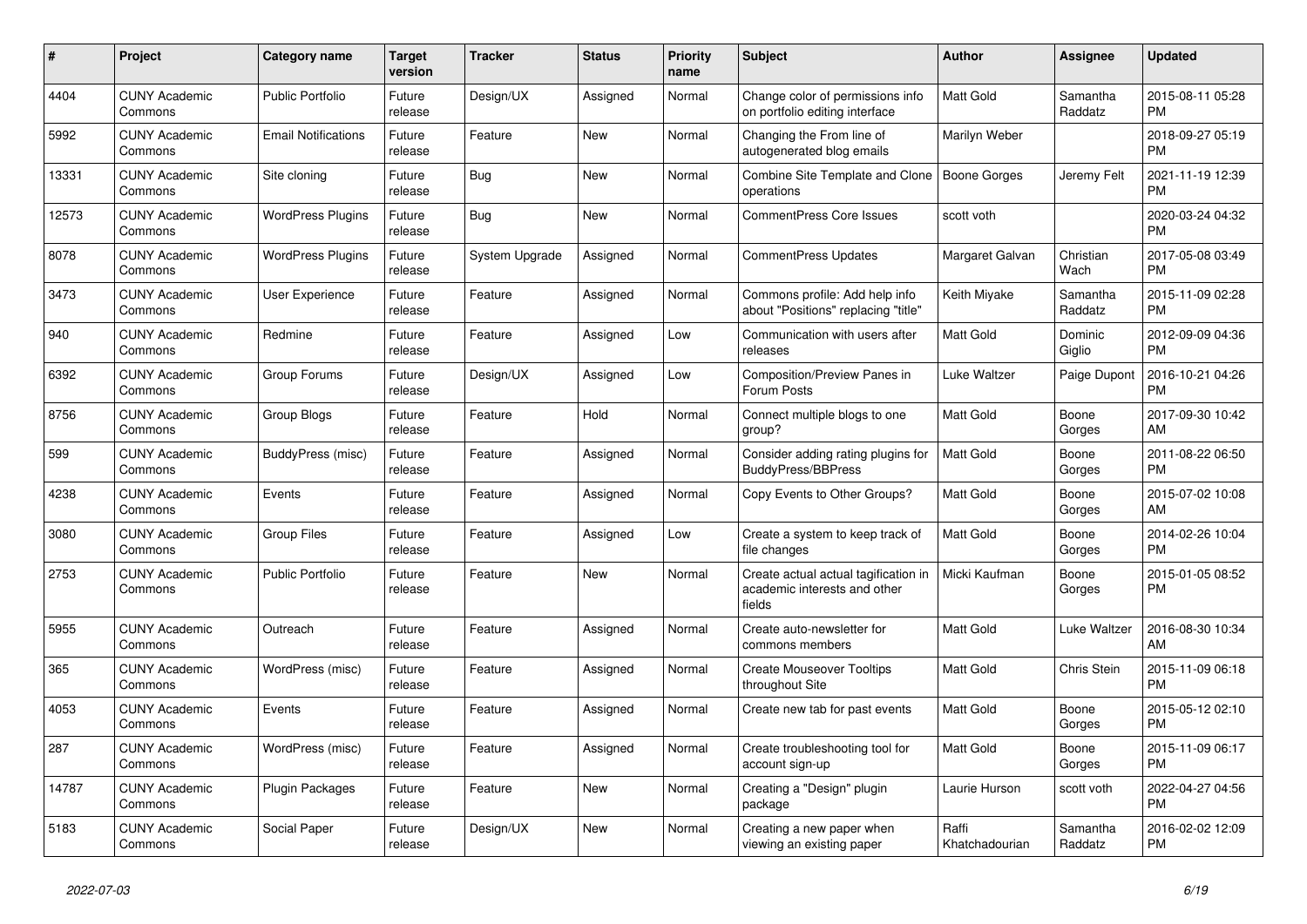| $\vert$ # | <b>Project</b>                  | Category name              | <b>Target</b><br>version | <b>Tracker</b> | <b>Status</b>        | <b>Priority</b><br>name | <b>Subject</b>                                                                | <b>Author</b>       | Assignee            | <b>Updated</b>                |
|-----------|---------------------------------|----------------------------|--------------------------|----------------|----------------------|-------------------------|-------------------------------------------------------------------------------|---------------------|---------------------|-------------------------------|
| 3192      | <b>CUNY Academic</b><br>Commons | Group Forums               | Future<br>release        | Feature        | Assigned             | Normal                  | Customizable forum views for<br>bbPress 2.x group forums                      | Boone Gorges        | Raymond<br>Hoh      | 2015-11-09 12:47<br><b>PM</b> |
| 333       | <b>CUNY Academic</b><br>Commons | <b>Email Notifications</b> | Future<br>release        | Feature        | Assigned             | Low                     | Delay Forum Notification Email<br>Delivery Until After Editing Period<br>Ends | <b>Matt Gold</b>    | Raymond<br>Hoh      | 2015-11-09 06:01<br><b>PM</b> |
| 2754      | <b>CUNY Academic</b><br>Commons | Design                     | Future<br>release        | Feature        | Assigned             | Normal                  | Determine strategy for CAC logo<br>handling in top header                     | Micki Kaufman       | Chris Stein         | 2015-01-05 08:53<br><b>PM</b> |
| 5691      | <b>CUNY Academic</b><br>Commons | Blogs (BuddyPress)         | Future<br>release        | Bug            | Assigned             | High                    | Differing numbers on Sites display                                            | Matt Gold           | Raymond<br>Hoh      | 2016-06-13 01:37<br><b>PM</b> |
| 9207      | <b>CUNY Academic</b><br>Commons |                            | Future<br>release        | Support        | Reporter<br>Feedback | Normal                  | display dashboards made in<br>Tableau?                                        | Marilyn Weber       | Boone<br>Gorges     | 2018-04-10 10:42<br>AM        |
| 16092     | <b>CUNY Academic</b><br>Commons |                            | Future<br>release        | Feature        | Hold                 | Normal                  | Don't show main site in Site<br>search results                                | Boone Gorges        | Boone<br>Gorges     | 2022-05-17 03:12<br><b>PM</b> |
| 497       | <b>CUNY Academic</b><br>Commons | <b>WordPress Plugins</b>   | Future<br>release        | Feature        | Assigned             | Normal                  | Drag and Drop Ordering on<br>Gallery Post Plugin                              | Matt Gold           | Ron Rennick         | 2015-11-09 06:18<br><b>PM</b> |
| 3662      | <b>CUNY Academic</b><br>Commons | <b>SEO</b>                 | Future<br>release        | Feature        | Assigned             | Normal                  | Duplicate Content/SEO/Google<br>issues                                        | <b>Matt Gold</b>    | Raymond<br>Hoh      | 2015-04-13 04:37<br><b>PM</b> |
| 14987     | <b>CUNY Academic</b><br>Commons | <b>WordPress Plugins</b>   | Future<br>release        | Bug            | <b>New</b>           | Normal                  | Elementor update causes<br>database freeze-up                                 | <b>Boone Gorges</b> | Boone<br>Gorges     | 2021-11-29 12:02<br><b>PM</b> |
| 9289      | <b>CUNY Academic</b><br>Commons | <b>WordPress Plugins</b>   | Future<br>release        | Bug            | Reporter<br>Feedback | Normal                  | Email Users Plugin                                                            | Laurie Hurson       | Boone<br>Gorges     | 2018-10-24 12:34<br><b>PM</b> |
| 4253      | <b>CUNY Academic</b><br>Commons | <b>Public Portfolio</b>    | Future<br>release        | Design/UX      | <b>New</b>           | Normal                  | Encourage users to add portfolio<br>content                                   | Samantha Raddatz    | Samantha<br>Raddatz | 2015-07-07 11:32<br>AM        |
| 11860     | <b>CUNY Academic</b><br>Commons | Registration               | Future<br>release        | Feature        | New                  | Normal                  | <b>Ensure Students Are Aware They</b><br>Can Use Aliases At Registration      | scott voth          |                     | 2019-09-24 08:46<br>AM        |
| 4592      | <b>CUNY Academic</b><br>Commons | Events                     | Future<br>release        | Design/UX      | New                  | Normal                  | Event Creation - Venue Dropdown<br>Slow                                       | Samantha Raddatz    | Boone<br>Gorges     | 2015-09-14 04:56<br><b>PM</b> |
| 5696      | <b>CUNY Academic</b><br>Commons | Events                     | Future<br>release        | Feature        | Assigned             | Normal                  | Events Calendar - display options<br>/ calendar aggregation                   | <b>Matt Gold</b>    | Boone<br>Gorges     | 2016-10-13 11:44<br>AM        |
| 4438      | <b>CUNY Academic</b><br>Commons | Events                     | Future<br>release        | Bug            | Assigned             | Normal                  | Events Calendar - Export<br><b>Recurring Events</b>                           | scott voth          | Daniel Jones        | 2016-05-23 04:25<br><b>PM</b> |
| 6078      | <b>CUNY Academic</b><br>Commons | Blogs (BuddyPress)         | Future<br>release        | Feature        | <b>New</b>           | Normal                  | <b>Explore Adding Network Blog</b><br>Metadata Plugin                         | Luke Waltzer        | Luke Waltzer        | 2016-10-11 10:29<br><b>PM</b> |
| 5581      | <b>CUNY Academic</b><br>Commons | Analytics                  | Future<br>release        | Feature        | Assigned             | Normal                  | Explore alternatives to Google<br>Analytics                                   | <b>Matt Gold</b>    | Valerie<br>Townsend | 2020-04-17 03:12<br><b>PM</b> |
| 500       | <b>CUNY Academic</b><br>Commons | BuddyPress (misc)          | Future<br>release        | Feature        | Assigned             | Normal                  | <b>Export Group Data</b>                                                      | <b>Matt Gold</b>    | Boone<br>Gorges     | 2010-12-19 12:09<br><b>PM</b> |
| 8835      | <b>CUNY Academic</b><br>Commons | <b>Blogs (BuddyPress)</b>  | Future<br>release        | Feature        | <b>New</b>           | Normal                  | Extend cuny is shortlinks to sites                                            | Luke Waltzer        | Boone<br>Gorges     | 2022-04-26 11:59<br>AM        |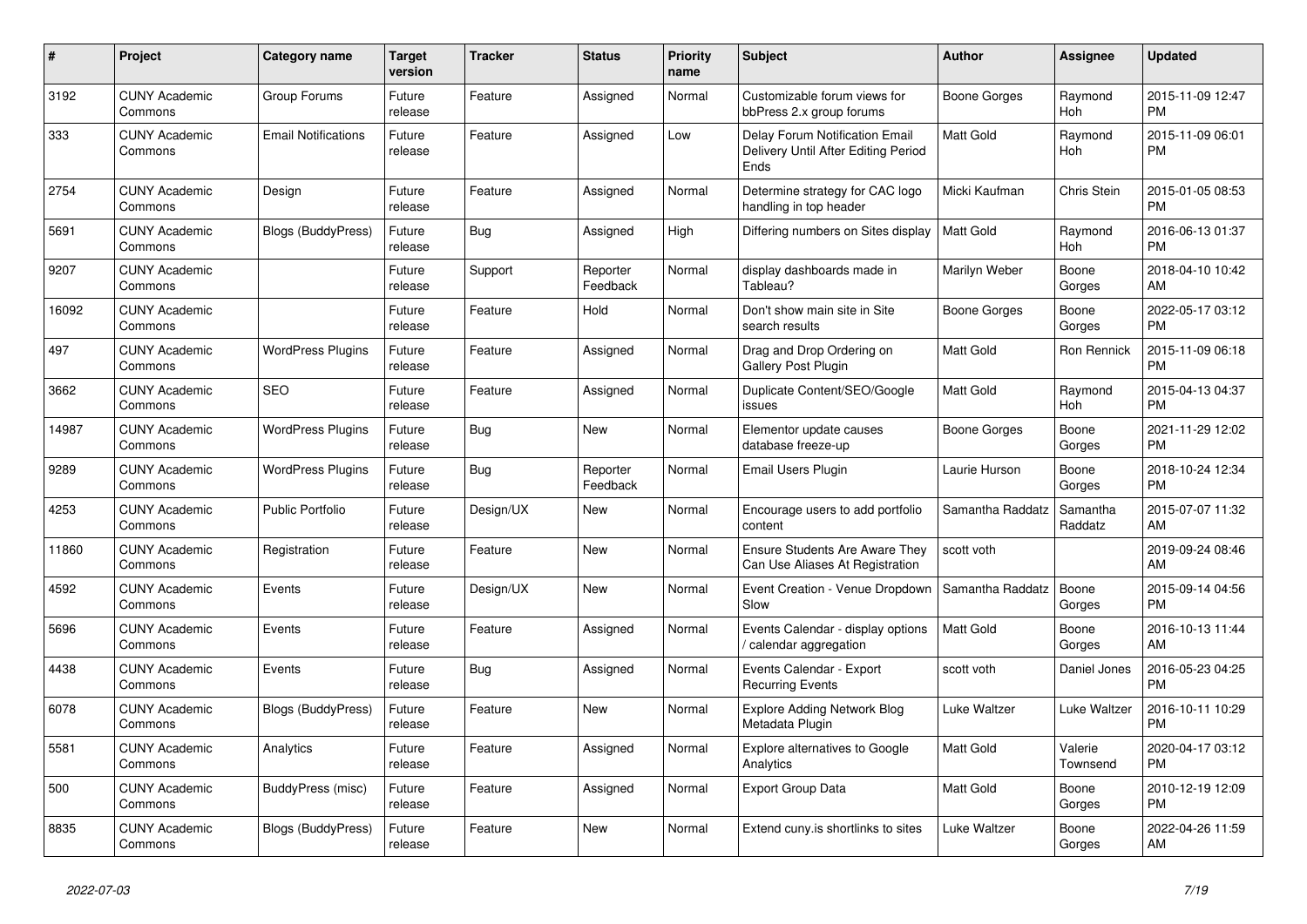| $\#$  | Project                         | <b>Category name</b>     | <b>Target</b><br>version | <b>Tracker</b> | <b>Status</b>        | <b>Priority</b><br>name | <b>Subject</b>                                                                    | <b>Author</b>           | <b>Assignee</b>     | <b>Updated</b>                |
|-------|---------------------------------|--------------------------|--------------------------|----------------|----------------------|-------------------------|-----------------------------------------------------------------------------------|-------------------------|---------------------|-------------------------------|
| 13199 | <b>CUNY Academic</b><br>Commons | Group Forums             | Future<br>release        | Feature        | New                  | Normal                  | Favoring Groups over bbPress<br>plugin                                            | Colin McDonald          | Colin<br>McDonald   | 2021-11-19 12:28<br><b>PM</b> |
| 412   | <b>CUNY Academic</b><br>Commons | <b>WordPress Themes</b>  | Future<br>release        | Feature        | Assigned             | Normal                  | <b>Featured Themes</b>                                                            | Matt Gold               | Dominic<br>Giglio   | 2015-01-05 08:44<br><b>PM</b> |
| 3458  | <b>CUNY Academic</b><br>Commons | Groups (misc)            | Future<br>release        | Feature        | Assigned             | Normal                  | Filter Members of Group by<br>Campus                                              | <b>Michael Smith</b>    | Samantha<br>Raddatz | 2014-09-26 08:32<br><b>PM</b> |
| 6426  | <b>CUNY Academic</b><br>Commons | Spam/Spam<br>Prevention  | Future<br>release        | Feature        | Assigned             | Normal                  | Force captcha on all comments?                                                    | <b>Matt Gold</b>        | <b>Tahir Butt</b>   | 2016-10-24 02:06<br><b>PM</b> |
| 13650 | <b>CUNY Academic</b><br>Commons | Group Library            | Future<br>release        | Feature        | New                  | Normal                  | Forum Attachments in Group<br>Library                                             | Laurie Hurson           |                     | 2021-11-19 12:30<br><b>PM</b> |
| 3059  | <b>CUNY Academic</b><br>Commons | Group Forums             | Future<br>release        | Design/UX      | New                  | Normal                  | Forum Post Permissable Content<br><b>Explanatory Text</b>                         | Chris Stein             | <b>Chris Stein</b>  | 2015-04-02 11:27<br>AM        |
| 310   | <b>CUNY Academic</b><br>Commons | BuddyPress (misc)        | Future<br>release        | Feature        | Assigned             | Low                     | <b>Friend Request Email</b>                                                       | <b>Matt Gold</b>        | Samantha<br>Raddatz | 2015-11-09 05:08<br><b>PM</b> |
| 5397  | <b>CUNY Academic</b><br>Commons | Social Paper             | Future<br>release        | Feature        | <b>New</b>           | Normal                  | frustrating to have to<br>enable/disable in SP                                    | Marilyn Weber           | Samantha<br>Raddatz | 2016-04-20 03:39<br><b>PM</b> |
| 6014  | <b>CUNY Academic</b><br>Commons | Publicity                | Future<br>release        | Publicity      | Reporter<br>Feedback | Normal                  | Google search listing                                                             | Matt Gold               | Boone<br>Gorges     | 2016-09-21 03:48<br><b>PM</b> |
| 8498  | <b>CUNY Academic</b><br>Commons | <b>WordPress Plugins</b> | Future<br>release        | Feature        | <b>New</b>           | Low                     | <b>Gravity Forms Email Users</b>                                                  | Raffi<br>Khatchadourian | Matt Gold           | 2017-10-13 12:58<br><b>PM</b> |
| 4481  | <b>CUNY Academic</b><br>Commons | Events                   | Future<br>release        | Feature        | <b>New</b>           | Normal                  | Group admins/mods should have<br>the ability to unlink an event from<br>the group | Boone Gorges            | Boone<br>Gorges     | 2017-04-24 03:53<br><b>PM</b> |
| 1544  | <b>CUNY Academic</b><br>Commons | Groups (misc)            | Future<br>release        | Feature        | Reporter<br>Feedback | Normal                  | Group Filtering and Sorting                                                       | Matt Gold               | Chris Stein         | 2019-03-01 02:25<br><b>PM</b> |
| 308   | <b>CUNY Academic</b><br>Commons | Registration             | Future<br>release        | Feature        | New                  | Normal                  | Group recommendations for<br>signup process                                       | Boone Gorges            | Samantha<br>Raddatz | 2015-11-09 05:07<br><b>PM</b> |
| 370   | <b>CUNY Academic</b><br>Commons | Registration             | Future<br>release        | Feature        | Assigned             | High                    | <b>Guest Accounts</b>                                                             | Matt Gold               | Matt Gold           | 2015-04-09 09:33<br><b>PM</b> |
| 2013  | <b>CUNY Academic</b><br>Commons | <b>Public Portfolio</b>  | Future<br>release        | Feature        | Assigned             | Low                     | Have Profile Privacy Options show   Matt Gold<br>up only for filled-in fields     |                         | Boone<br>Gorges     | 2015-11-09 06:09<br><b>PM</b> |
| 11131 | <b>CUNY Academic</b><br>Commons |                          | Future<br>release        | Feature        | Reporter<br>Feedback | Normal                  | <b>Image Annotation Plugins</b>                                                   | Laurie Hurson           |                     | 2019-02-26 11:33<br>AM        |
| 3048  | <b>CUNY Academic</b><br>Commons | <b>Public Portfolio</b>  | Future<br>release        | Feature        | New                  | Low                     | Images for rich text profile fields                                               | Boone Gorges            | Boone<br>Gorges     | 2014-02-19 12:56<br><b>PM</b> |
| 2832  | <b>CUNY Academic</b><br>Commons | <b>Public Portfolio</b>  | Future<br>release        | Feature        | Assigned             | Normal                  | Improve interface for (not)<br>auto-linking profile fields                        | Boone Gorges            | Chris Stein         | 2015-01-05 08:52<br><b>PM</b> |
| 3770  | <b>CUNY Academic</b><br>Commons | <b>Public Portfolio</b>  | Future<br>release        | Feature        | Assigned             | Normal                  | Improve Layout/Formatting of<br>Positions Area on Public Portfolios               | Matt Gold               | Chris Stein         | 2015-04-01 09:17<br><b>PM</b> |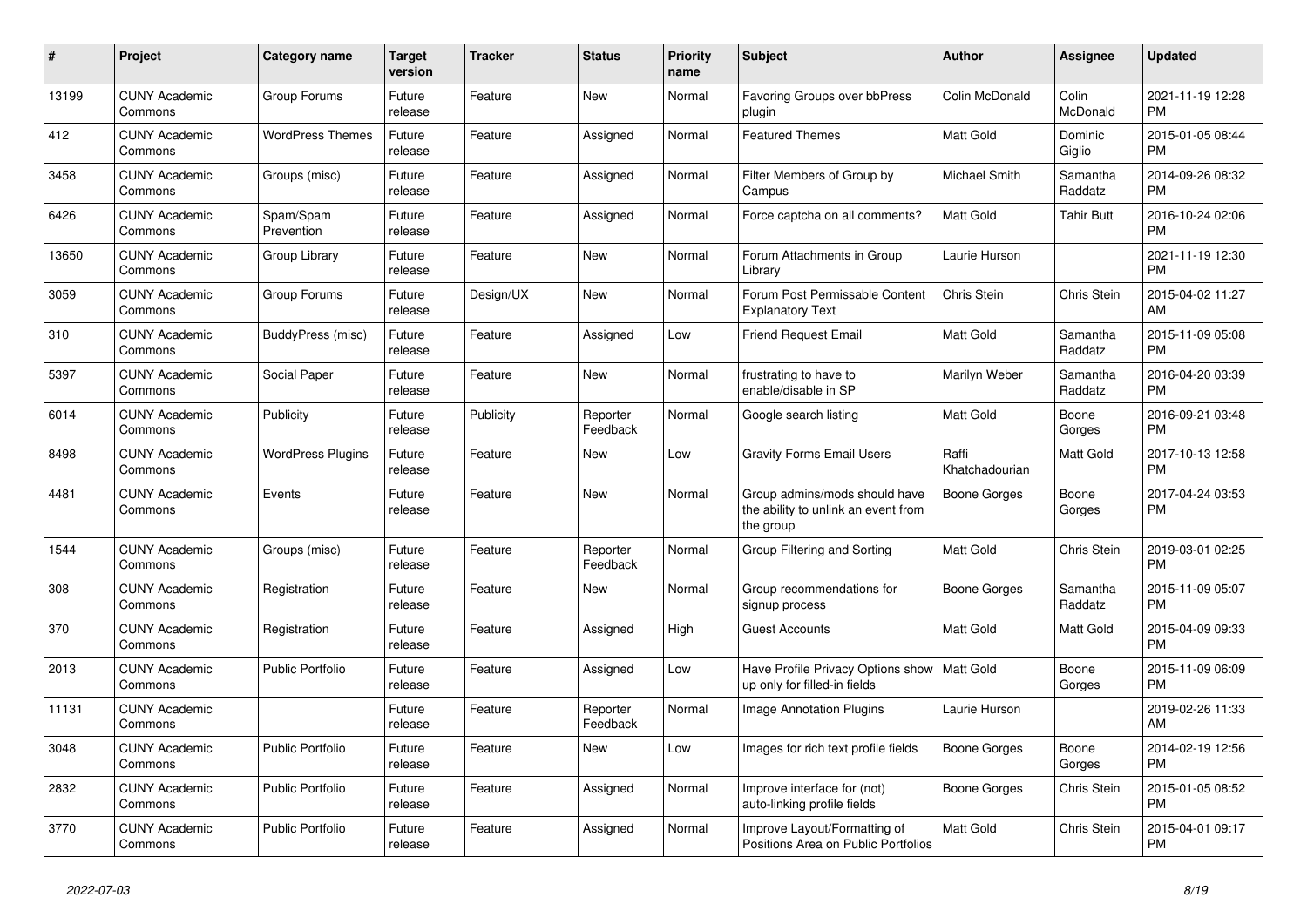| #     | Project                         | <b>Category name</b>       | <b>Target</b><br>version | <b>Tracker</b> | <b>Status</b>        | <b>Priority</b><br>name | <b>Subject</b>                                                                      | <b>Author</b>    | Assignee            | <b>Updated</b>                |
|-------|---------------------------------|----------------------------|--------------------------|----------------|----------------------|-------------------------|-------------------------------------------------------------------------------------|------------------|---------------------|-------------------------------|
| 12042 | <b>CUNY Academic</b><br>Commons | <b>Email Notifications</b> | Future<br>release        | Feature        | <b>New</b>           | Normal                  | Improved error logging for BPGES<br>send queue                                      | Boone Gorges     | Boone<br>Gorges     | 2021-11-19 12:25<br><b>PM</b> |
| 12091 | <b>CUNY Academic</b><br>Commons | <b>Group Files</b>         | Future<br>release        | Feature        | <b>New</b>           | Normal                  | Improved pre-upload file validation<br>for bp-group-documents                       | Boone Gorges     | Boone<br>Gorges     | 2019-11-14 01:21<br><b>PM</b> |
| 11834 | <b>CUNY Academic</b><br>Commons | <b>Group Files</b>         | Future<br>release        | Feature        | New                  | Normal                  | Improved tools for managing<br>group file folders                                   | Boone Gorges     | Sonja Leix          | 2019-09-06 03:55<br><b>PM</b> |
| 13358 | <b>CUNY Academic</b><br>Commons | Group Forums               | Future<br>release        | Feature        | <b>New</b>           | Normal                  | Improved UI for group forum<br>threading settings                                   | Boone Gorges     | Raymond<br>Hoh      | 2021-11-19 12:27<br><b>PM</b> |
| 4903  | <b>CUNY Academic</b><br>Commons | Events                     | Future<br>release        | Design/UX      | Assigned             | Normal                  | Improving visual appearance of<br>event calendars                                   | Matt Gold        | Boone<br>Gorges     | 2016-10-13 11:51<br>AM        |
| 435   | <b>CUNY Academic</b><br>Commons | BuddyPress (misc)          | Future<br>release        | Feature        | Assigned             | Normal                  | Include Avatar Images in Forum<br><b>Post Notification Emails</b>                   | Matt Gold        | Boone<br>Gorges     | 2010-12-08 12:40<br><b>PM</b> |
| 3536  | <b>CUNY Academic</b><br>Commons | My Commons                 | Future<br>release        | Feature        | Assigned             | Normal                  | Infinite Scroll on My Commons<br>page                                               | <b>Matt Gold</b> | Raymond<br>Hoh      | 2015-04-13 04:42<br><b>PM</b> |
| 9947  | <b>CUNY Academic</b><br>Commons | <b>WordPress Plugins</b>   | Future<br>release        | Feature        | Reporter<br>Feedback | Normal                  | Install H5P quiz plugin                                                             | <b>Matt Gold</b> | Boone<br>Gorges     | 2018-09-11 11:01<br>AM        |
| 3768  | <b>CUNY Academic</b><br>Commons | <b>Public Portfolio</b>    | Future<br>release        | Feature        | Assigned             | Normal                  | Institutions/Past positions on<br>public portfolios                                 | Matt Gold        | Boone<br>Gorges     | 2018-04-23 10:44<br>AM        |
| 1456  | <b>CUNY Academic</b><br>Commons | Group Invitations          | Future<br>release        | Feature        | Reporter<br>Feedback | Low                     | Invite to Group Button from Profile<br>Field                                        | <b>Matt Gold</b> | Samantha<br>Raddatz | 2015-11-09 05:59<br><b>PM</b> |
| 13048 | <b>CUNY Academic</b><br>Commons | Shortcodes and<br>embeds   | Future<br>release        | Feature        | <b>New</b>           | Normal                  | Jupyter Notebooks support                                                           | Boone Gorges     |                     | 2020-07-14 11:46<br>AM        |
| 13370 | <b>CUNY Academic</b><br>Commons | Group Library              | Future<br>release        | Feature        | New                  | Normal                  | Library bulk deletion and folder<br>editing                                         | Colin McDonald   | Boone<br>Gorges     | 2020-10-13 10:41<br>AM        |
| 377   | <b>CUNY Academic</b><br>Commons | BuddyPress (misc)          | Future<br>release        | Feature        | Assigned             | Normal                  | Like buttons                                                                        | <b>Matt Gold</b> | Boone<br>Gorges     | 2010-11-16 05:13<br><b>PM</b> |
| 5268  | <b>CUNY Academic</b><br>Commons | Group Forums               | Future<br>release        | <b>Bug</b>     | Assigned             | Normal                  | Long-time to post to multiple<br>groups                                             | Luke Waltzer     | Daniel Jones        | 2016-09-07 06:31<br><b>PM</b> |
| 8900  | <b>CUNY Academic</b><br>Commons | Accessibility              | Future<br>release        | Feature        | Assigned             | Normal                  | Look into tools to enforce<br>accessibility in WP environment                       | Matt Gold        | Boone<br>Gorges     | 2022-04-26 11:59<br>AM        |
| 11531 | <b>CUNY Academic</b><br>Commons | Events                     | Future<br>release        | Feature        | New                  | Normal                  | Main Events calendar should<br>include non-public events that<br>user has access to | scott voth       | Boone<br>Gorges     | 2019-06-11 10:00<br>AM        |
| 1422  | <b>CUNY Academic</b><br>Commons | <b>BuddyPress Docs</b>     | Future<br>release        | Feature        | Assigned             | Normal                  | Make "created Doc" activity icons<br>non-mini                                       | Boone Gorges     | Boone<br>Gorges     | 2015-11-09 05:48<br><b>PM</b> |
| 6389  | <b>CUNY Academic</b><br>Commons | <b>BuddyPress Docs</b>     | Future<br>release        | Feature        | New                  | Low                     | Make Discussion Area Visible<br>When Editing a Doc                                  | Luke Waltzer     | Boone<br>Gorges     | 2016-10-21 04:16<br><b>PM</b> |
| 7115  | <b>CUNY Academic</b><br>Commons | Groups (misc)              | Future<br>release        | Feature        | Reporter<br>Feedback | Normal                  | make licensing info clear during<br>group creation                                  | <b>Matt Gold</b> | Raymond<br>Hoh      | 2020-12-08 11:32<br>AM        |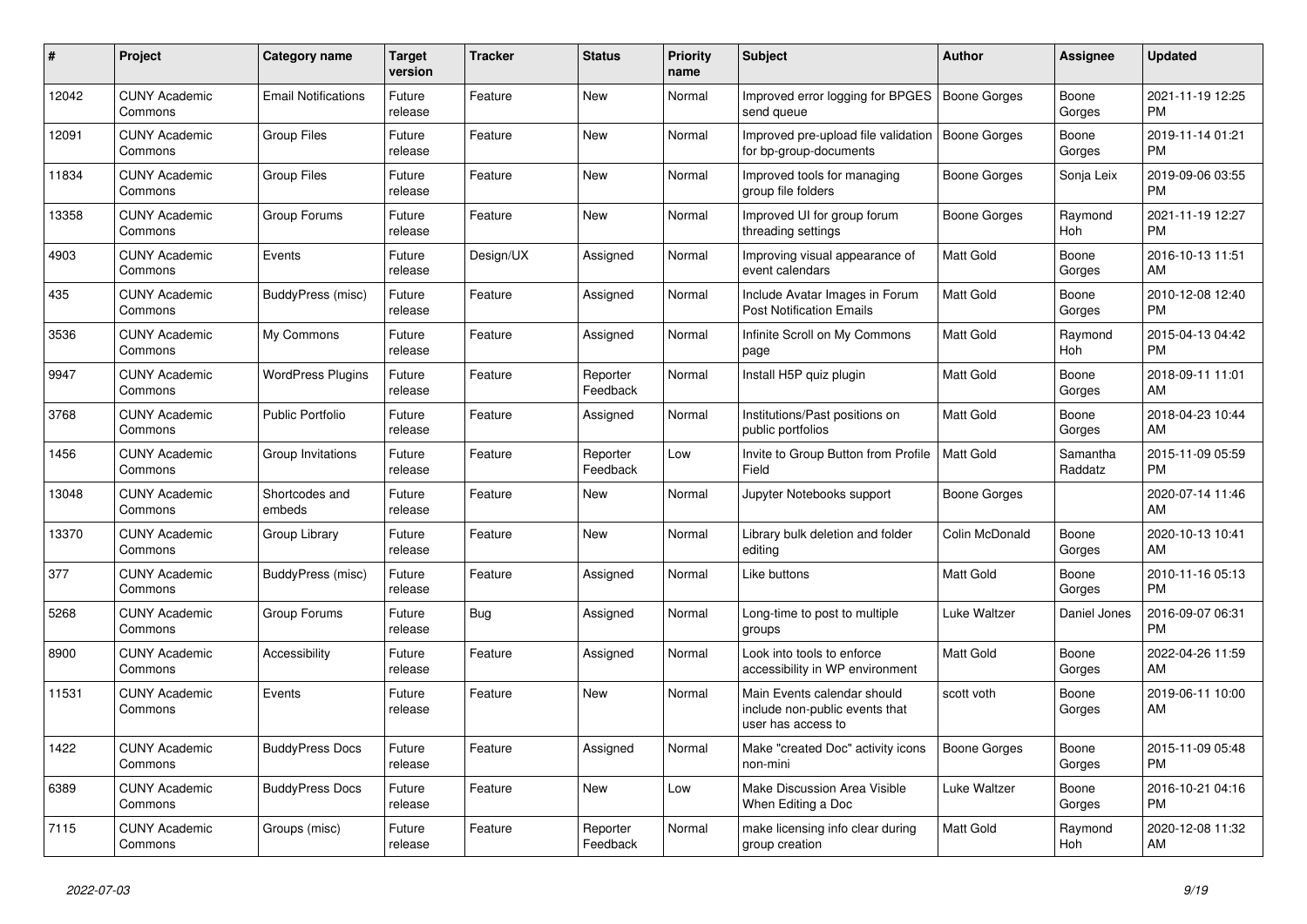| #     | Project                         | <b>Category name</b>        | <b>Target</b><br>version | <b>Tracker</b> | <b>Status</b>        | Priority<br>name | <b>Subject</b>                                                   | <b>Author</b>    | <b>Assignee</b>     | <b>Updated</b>                |
|-------|---------------------------------|-----------------------------|--------------------------|----------------|----------------------|------------------|------------------------------------------------------------------|------------------|---------------------|-------------------------------|
| 58    | <b>CUNY Academic</b><br>Commons | BuddyPress (misc)           | Future<br>release        | Feature        | Assigned             | Low              | Make member search sortable by<br>last name                      | Roberta Brody    | Boone<br>Gorges     | 2010-08-26 02:38<br><b>PM</b> |
| 5050  | <b>CUNY Academic</b><br>Commons | Social Paper                | Future<br>release        | Feature        | <b>New</b>           | Low              | Making comments visible in SP<br>editing mode (SP suggestion #1) | Marilyn Weber    | Samantha<br>Raddatz | 2019-09-17 11:10<br><b>PM</b> |
| 14496 | <b>CUNY Academic</b><br>Commons | Domain Mapping              | Future<br>release        | Bug            | <b>New</b>           | Normal           | Mapped domain SSO uses<br>third-party cookies                    | Raymond Hoh      | Raymond<br>Hoh      | 2021-05-24 04:03<br><b>PM</b> |
| 1983  | <b>CUNY Academic</b><br>Commons | Home Page                   | Future<br>release        | Feature        | Assigned             | Low              | Media Library integration with<br>Featured Content plugin        | Boone Gorges     | Dominic<br>Giglio   | 2014-03-17 10:34<br>AM        |
| 585   | <b>CUNY Academic</b><br>Commons | Group Forums                | Future<br>release        | Feature        | Assigned             | Normal           | Merge Forum Topics                                               | Sarah Morgano    | Boone<br>Gorges     | 2011-07-06 04:11<br><b>PM</b> |
| 11392 | <b>CUNY Academic</b><br>Commons |                             | Future<br>release        | <b>Bug</b>     | New                  | Normal           | Migrate users away from<br><b>StatPress</b>                      | Boone Gorges     |                     | 2019-04-23 03:53<br><b>PM</b> |
| 3580  | <b>CUNY Academic</b><br>Commons | Group Blogs                 | Future<br>release        | Feature        | <b>New</b>           | Normal           | Multiple blogs per group                                         | Boone Gorges     | Boone<br>Gorges     | 2018-02-20 02:02<br><b>PM</b> |
| 3517  | <b>CUNY Academic</b><br>Commons | My Commons                  | Future<br>release        | Feature        | Assigned             | Normal           | Mute/Unmute My Commons<br>updates                                | <b>Matt Gold</b> | Raymond<br>Hoh      | 2015-11-09 01:19<br><b>PM</b> |
| 4535  | <b>CUNY Academic</b><br>Commons | My Commons                  | Future<br>release        | <b>Bug</b>     | New                  | Low              | My Commons filter issue                                          | scott voth       | Raymond<br>Hoh      | 2015-09-01 11:17<br>AM        |
| 5225  | <b>CUNY Academic</b><br>Commons | Registration                | Future<br>release        | Feature        | Assigned             | Normal           | On-boarding Issues                                               | Luke Waltzer     | Samantha<br>Raddatz | 2016-02-12 02:58<br><b>PM</b> |
| 10354 | <b>CUNY Academic</b><br>Commons | <b>Public Portfolio</b>     | Future<br>release        | Feature        | <b>New</b>           | Normal           | Opt out of Having a Profile Page                                 | scott voth       | Chris Stein         | 2020-05-12 10:43<br>AM        |
| 3002  | <b>CUNY Academic</b><br>Commons | Search                      | Future<br>release        | Feature        | Assigned             | Normal           | Overhaul CAC search by using<br>external search appliance        | Boone Gorges     | Boone<br>Gorges     | 2020-07-15 03:05<br><b>PM</b> |
| 11971 | <b>CUNY Academic</b><br>Commons | <b>Email Notifications</b>  | Future<br>release        | Bug            | Reporter<br>Feedback | Low              | Pictures obscured in emailed post<br>notifications               | Marilyn Weber    | Raymond<br>Hoh      | 2019-11-21 01:14<br><b>PM</b> |
| 1562  | <b>CUNY Academic</b><br>Commons | <b>WordPress Plugins</b>    | Future<br>release        | Feature        | Assigned             | Low              | Play with NYT Collaborative<br>Authoring Tool                    | <b>Matt Gold</b> | Boone<br>Gorges     | 2015-01-05 08:47<br><b>PM</b> |
| 11788 | <b>CUNY Academic</b><br>Commons | <b>WordPress Plugins</b>    | Future<br>release        | Support        | Reporter<br>Feedback | Normal           | Plugin Request - Browse Aloud                                    | scott voth       |                     | 2019-09-24 08:42<br>AM        |
| 10659 | <b>CUNY Academic</b><br>Commons | Group Forums                | Future<br>release        | Feature        | Assigned             | Normal           | Post to multiple groups via email                                | Matt Gold        | Raymond<br>Hoh      | 2018-11-15 12:54<br>AM        |
| 3090  | <b>CUNY Academic</b><br>Commons | Twitter page                | Future<br>release        | Feature        | Assigned             | Normal           | Prevent Retweets from showing<br>up on Commons twitter page      | <b>Matt Gold</b> | <b>Tahir Butt</b>   | 2016-10-24 11:31<br>AM        |
| 10580 | <b>CUNY Academic</b><br>Commons | Information<br>Architecture | Future<br>release        | Design/UX      | New                  | Normal           | Primary nav item review                                          | Boone Gorges     | Sara Cannon         | 2022-06-28 01:29<br><b>PM</b> |
| 2325  | CUNY Academic<br>Commons        | BuddyPress (misc)           | Future<br>release        | Feature        | Assigned             | Low              | Profile should have separate fields<br>for first/last names      | local admin      | Boone<br>Gorges     | 2015-11-09 06:09<br><b>PM</b> |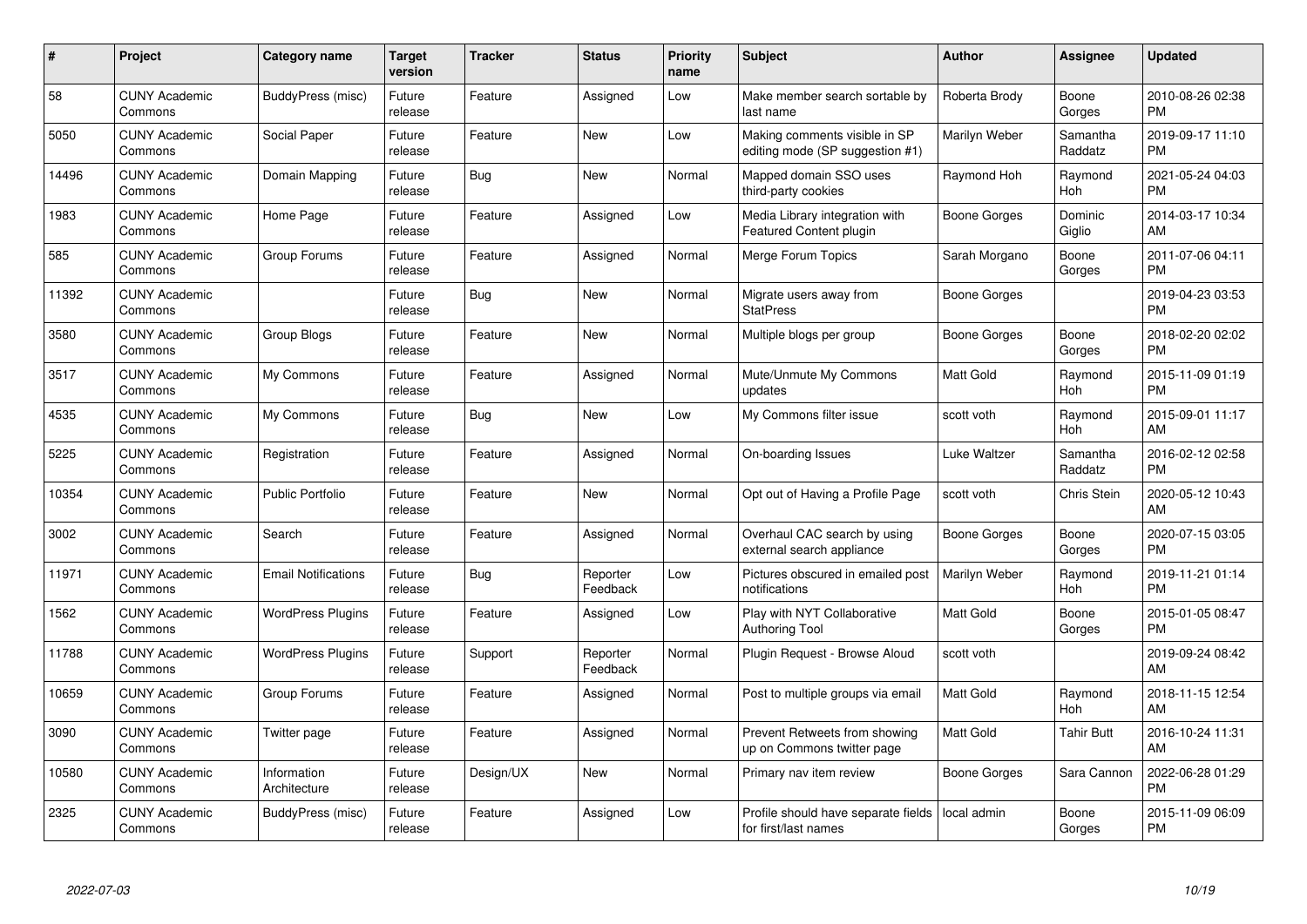| #     | <b>Project</b>                  | <b>Category name</b>       | <b>Target</b><br>version | <b>Tracker</b> | <b>Status</b>        | <b>Priority</b><br>name | <b>Subject</b>                                                             | <b>Author</b>           | Assignee            | <b>Updated</b>                |
|-------|---------------------------------|----------------------------|--------------------------|----------------|----------------------|-------------------------|----------------------------------------------------------------------------|-------------------------|---------------------|-------------------------------|
| 4622  | <b>CUNY Academic</b><br>Commons | <b>Public Portfolio</b>    | Future<br>release        | Design/UX      | <b>New</b>           | Normal                  | <b>Profile Visibility Settings</b>                                         | Samantha Raddatz        | Samantha<br>Raddatz | 2015-09-21 12:18<br><b>PM</b> |
| 5316  | <b>CUNY Academic</b><br>Commons | User Experience            | Future<br>release        | Feature        | Assigned             | Normal                  | Prompt user email address<br>updates                                       | Matt Gold               | Stephen Real        | 2016-12-21 03:30<br><b>PM</b> |
| 658   | <b>CUNY Academic</b><br>Commons | <b>WordPress Plugins</b>   | Future<br>release        | Feature        | Assigned             | Normal                  | Rebulid Sitewide Tag Suggestion                                            | Matt Gold               | Boone<br>Gorges     | 2015-01-05 08:47<br><b>PM</b> |
| 653   | <b>CUNY Academic</b><br>Commons | Group Blogs                | Future<br>release        | Feature        | Assigned             | Normal                  | Redesign Integration of Groups<br>and Blogs                                | <b>Matt Gold</b>        | Samantha<br>Raddatz | 2015-11-09 05:40<br><b>PM</b> |
| 8836  | <b>CUNY Academic</b><br>Commons | <b>Blogs (BuddyPress)</b>  | Future<br>release        | Feature        | Assigned             | Normal                  | Redesign site launch process                                               | Matt Gold               | Boone<br>Gorges     | 2019-10-03 02:49<br><b>PM</b> |
| 2881  | <b>CUNY Academic</b><br>Commons | Public Portfolio           | Future<br>release        | Feature        | Assigned             | Normal                  | Redesign the UX for Profiles                                               | Chris Stein             | Chris Stein         | 2016-10-13 12:45<br><b>PM</b> |
| 1888  | <b>CUNY Academic</b><br>Commons | Home Page                  | Future<br>release        | Feature        | Assigned             | Normal                  | Refactor BP MPO Activity Filter to<br>support proper pagination            | Sarah Morgano           | Boone<br>Gorges     | 2014-05-01 07:11<br><b>PM</b> |
| 10380 | <b>CUNY Academic</b><br>Commons | WordPress (misc)           | Future<br>release        | Feature        | In Progress          | Normal                  | Remove blacklisted plugins                                                 | Boone Gorges            |                     | 2022-04-26 12:00<br><b>PM</b> |
| 5826  | <b>CUNY Academic</b><br>Commons | <b>WordPress Plugins</b>   | Future<br>release        | Support        | Reporter<br>Feedback | Normal                  | <b>Remove Subscription Options</b><br>plugin from directory                | Sarah Morgano           | Sarah<br>Morgano    | 2016-10-21 04:14<br><b>PM</b> |
| 4388  | <b>CUNY Academic</b><br>Commons | WordPress (misc)           | Future<br>release        | Bug            | Assigned             | Normal                  | Repeated request for<br>authentication.                                    | Alice.Lynn<br>McMichael | Raymond<br>Hoh      | 2015-08-11 07:35<br><b>PM</b> |
| 1105  | <b>CUNY Academic</b><br>Commons | WordPress (misc)           | Future<br>release        | Feature        | Assigned             | Normal                  | Rephrase Blog Privacy Options                                              | Matt Gold               | Samantha<br>Raddatz | 2015-11-09 06:19<br><b>PM</b> |
| 3577  | <b>CUNY Academic</b><br>Commons | My Commons                 | Future<br>release        | Design/UX      | Assigned             | Normal                  | Replies to items in My Commons                                             | Matt Gold               | Raymond<br>Hoh      | 2015-04-09 05:19<br><b>PM</b> |
| 5282  | <b>CUNY Academic</b><br>Commons | Social Paper               | Future<br>release        | Bug            | New                  | Normal                  | Replying via email directs to paper<br>but not individual comment.         | Marilyn Weber           | Raymond<br>Hoh      | 2016-03-02 01:48<br><b>PM</b> |
| 3475  | <b>CUNY Academic</b><br>Commons | Events                     | Future<br>release        | Feature        | Assigned             | Normal                  | Request to add plugin to<br>streamline room<br>booking/appointment booking | Naomi Barrettara        | Boone<br>Gorges     | 2014-12-01 05:14<br><b>PM</b> |
| 2610  | <b>CUNY Academic</b><br>Commons | Group Invitations          | Future<br>release        | Feature        | Assigned             | Low                     | Request: Custom invitation<br>message to group invites                     | local admin             | Boone<br>Gorges     | 2015-11-09 06:13<br><b>PM</b> |
| 15604 | <b>CUNY Academic</b><br>Commons | <b>Email Notifications</b> | Future<br>release        | Feature        | Assigned             | Normal                  | Restructure Commons Group<br>Digest Email Messages                         | Matt Gold               | Boone<br>Gorges     | 2022-05-26 10:45<br>AM        |
| 3759  | <b>CUNY Academic</b><br>Commons | WordPress (misc)           | Future<br>release        | Feature        | Assigned             | Normal                  | Review Interface for Adding Users<br>to Blogs                              | <b>Matt Gold</b>        | Boone<br>Gorges     | 2015-03-24 05:52<br><b>PM</b> |
| 5053  | <b>CUNY Academic</b><br>Commons | Social Paper               | Future<br>release        | Feature        | New                  | Low                     | Scrollable menu to add readers<br>(SP suggestion #4)                       | Marilyn Weber           | Samantha<br>Raddatz | 2016-04-21 05:21<br><b>PM</b> |
| 5052  | <b>CUNY Academic</b><br>Commons | Social Paper               | Future<br>release        | Feature        | <b>New</b>           | Low                     | Sentence by sentence or line by<br>line comments (SP suggestion #3)        | Marilyn Weber           | Boone<br>Gorges     | 2016-02-11 10:24<br><b>PM</b> |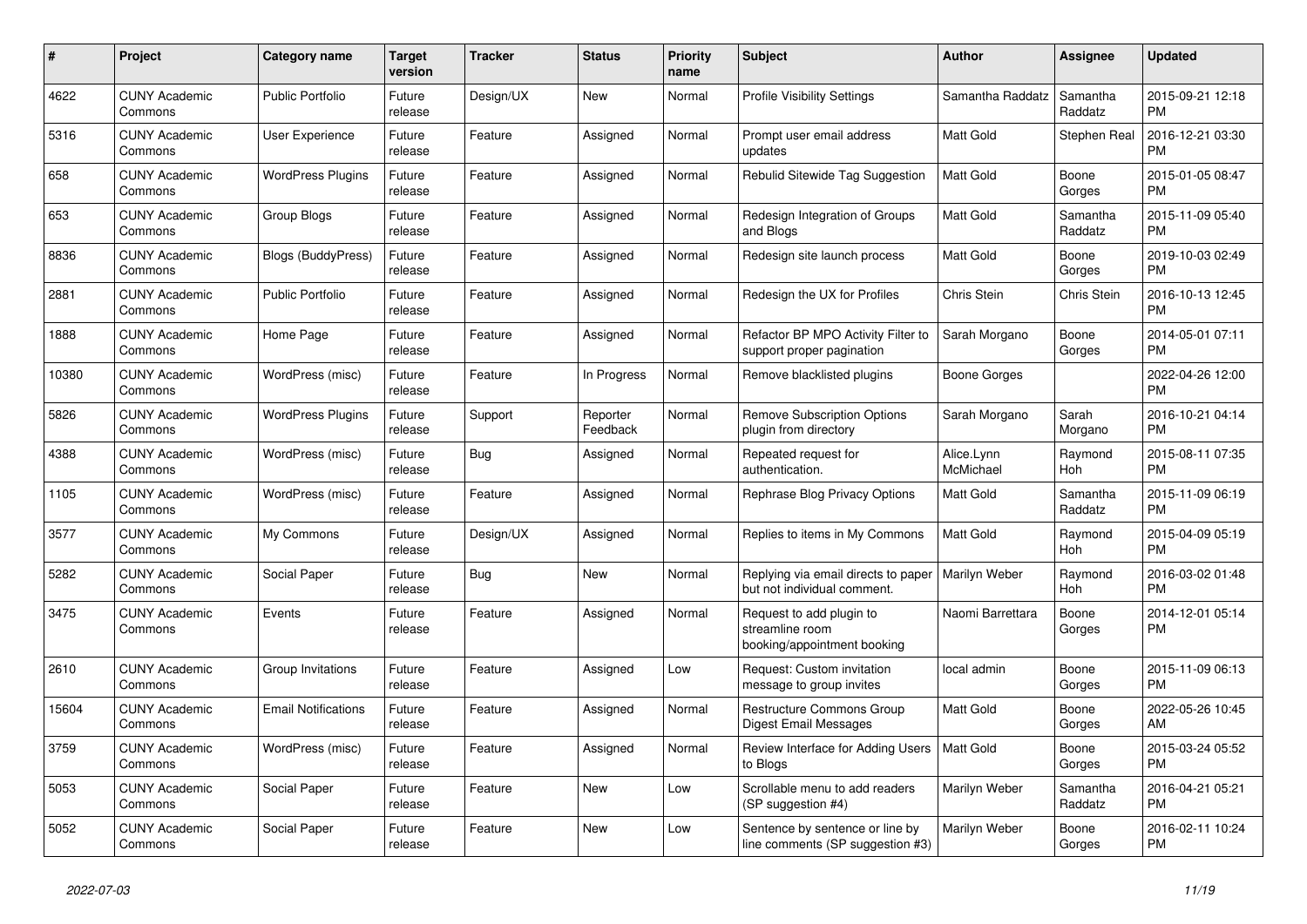| #     | Project                         | <b>Category name</b>     | <b>Target</b><br>version | <b>Tracker</b> | <b>Status</b>        | <b>Priority</b><br>name | Subject                                                                                                      | Author              | <b>Assignee</b>     | <b>Updated</b>                |
|-------|---------------------------------|--------------------------|--------------------------|----------------|----------------------|-------------------------|--------------------------------------------------------------------------------------------------------------|---------------------|---------------------|-------------------------------|
| 1508  | <b>CUNY Academic</b><br>Commons | WordPress (misc)         | Future<br>release        | Feature        | Assigned             | Normal                  | Share login cookies across<br>mapped domains                                                                 | Boone Gorges        | Boone<br>Gorges     | 2012-07-02 12:12<br><b>PM</b> |
| 6356  | <b>CUNY Academic</b><br>Commons | <b>WordPress Plugins</b> | Future<br>release        | Bug            | Reporter<br>Feedback | Low                     | Should Subscribe2 be<br>deprecated?                                                                          | Luke Waltzer        |                     | 2017-03-20 12:20<br><b>PM</b> |
| 1423  | <b>CUNY Academic</b><br>Commons | BuddyPress (misc)        | Future<br>release        | Feature        | Assigned             | Low                     | Show an avatar for pingback<br>comment activity items                                                        | <b>Boone Gorges</b> | <b>Tahir Butt</b>   | 2016-10-24 12:03<br><b>PM</b> |
| 4661  | <b>CUNY Academic</b><br>Commons | User Experience          | Future<br>release        | Bug            | Assigned             | Normal                  | Simplify Events text                                                                                         | <b>Matt Gold</b>    | Samantha<br>Raddatz | 2015-10-02 09:06<br><b>PM</b> |
| 7022  | <b>CUNY Academic</b><br>Commons | Announcements            | Future<br>release        | Bug            | New                  | Normal                  | Sitewide announcements should<br>be displayed on, and dismissable<br>from, mapped domains                    | Boone Gorges        | Boone<br>Gorges     | 2018-03-22 10:18<br>AM        |
| 7981  | <b>CUNY Academic</b><br>Commons | Social Paper             | Future<br>release        | <b>Bug</b>     | <b>New</b>           | Normal                  | Social Paper comments should<br>not go to spam                                                               | Luke Waltzer        | Boone<br>Gorges     | 2018-04-16 03:52<br><b>PM</b> |
| 5205  | <b>CUNY Academic</b><br>Commons | Social Paper             | Future<br>release        | Feature        | New                  | Normal                  | Social Paper folders                                                                                         | Marilyn Weber       |                     | 2016-02-11 10:24<br><b>PM</b> |
| 7663  | <b>CUNY Academic</b><br>Commons | Social Paper             | Future<br>release        | Bug            | New                  | Normal                  | Social Paper notifications not<br>formatted correctly on secondary<br>sites                                  | <b>Boone Gorges</b> | Boone<br>Gorges     | 2018-04-16 03:52<br><b>PM</b> |
| 1744  | <b>CUNY Academic</b><br>Commons | <b>BuddyPress Docs</b>   | Future<br>release        | Feature        | Assigned             | Normal                  | Spreadsheet-style Docs                                                                                       | <b>Boone Gorges</b> | Boone<br>Gorges     | 2015-11-09 06:13<br><b>PM</b> |
| 860   | <b>CUNY Academic</b><br>Commons | Design                   | Future<br>release        | Design/UX      | Assigned             | Normal                  | <b>Standardize Button Treatment</b><br>Across the Commons                                                    | Chris Stein         | Chris Stein         | 2014-05-01 09:45<br>AM        |
| 11024 | <b>CUNY Academic</b><br>Commons | WordPress (misc)         | Future<br>release        | Bug            | New                  | Normal                  | Subsites should not show "you<br>should update your .htaccess<br>now" notice after permalink setting<br>save | Boone Gorges        |                     | 2019-01-28 01:35<br><b>PM</b> |
| 9028  | <b>CUNY Academic</b><br>Commons | Onboarding               | Future<br>release        | Feature        | Assigned             | Normal                  | suggest groups to new members<br>during the registration process                                             | <b>Matt Gold</b>    | Chris Stein         | 2018-10-24 12:34<br><b>PM</b> |
| 9720  | <b>CUNY Academic</b><br>Commons | Authentication           | Future<br>release        | Feature        | <b>New</b>           | Normal                  | The Commons should be an<br>oAuth provider                                                                   | <b>Boone Gorges</b> |                     | 2019-03-01 02:04<br><b>PM</b> |
| 8901  | <b>CUNY Academic</b><br>Commons | Accessibility            | Future<br>release        | Feature        | Assigned             | Normal                  | Theme analysis for accessibility                                                                             | Matt Gold           | Boone<br>Gorges     | 2022-04-26 11:59<br>AM        |
| 8211  | <b>CUNY Academic</b><br>Commons | <b>WordPress Themes</b>  | Future<br>release        | Feature        | New                  | Normal                  | Theme Suggestions: Material<br>Design-Inspired Themes                                                        | Margaret Galvan     | Margaret<br>Galvan  | 2017-08-07 02:48<br><b>PM</b> |
| 519   | <b>CUNY Academic</b><br>Commons | <b>BuddyPress Docs</b>   | Future<br>release        | Feature        | Assigned             | Low                     | TOC for individual docs - for new<br>BP "wiki-like" plugin                                                   | scott voth          | Boone<br>Gorges     | 2015-11-09 05:54<br>PM.       |
| 12446 | <b>CUNY Academic</b><br>Commons | Groups (misc)            | Future<br>release        | Feature        | Reporter<br>Feedback | Normal                  | Toggle default site to group forum<br>posting                                                                | Laurie Hurson       | Laurie Hurson       | 2020-03-10 11:57<br>AM        |
| 11843 | <b>CUNY Academic</b><br>Commons | WordPress (misc)         | Future<br>release        | Design/UX      | New                  | Normal                  | Tweaking the Gutenberg Editor<br>Interface                                                                   | Laurie Hurson       |                     | 2022-04-26 12:00<br>PM.       |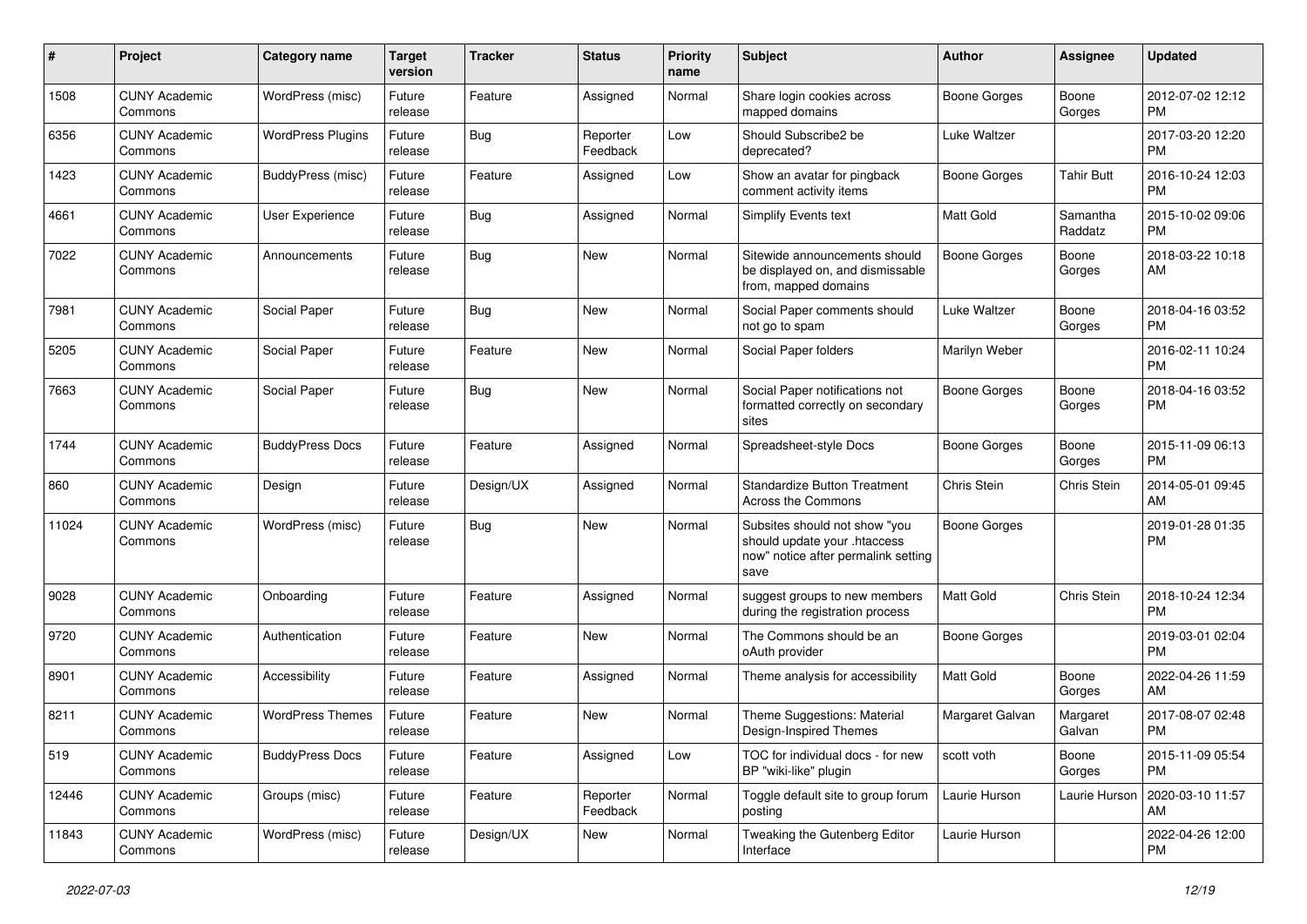| #     | Project                         | <b>Category name</b>     | <b>Target</b><br>version | <b>Tracker</b> | <b>Status</b>        | <b>Priority</b><br>name | <b>Subject</b>                                                                       | Author              | <b>Assignee</b>    | <b>Updated</b>                |
|-------|---------------------------------|--------------------------|--------------------------|----------------|----------------------|-------------------------|--------------------------------------------------------------------------------------|---------------------|--------------------|-------------------------------|
| 9926  | <b>CUNY Academic</b><br>Commons | <b>WordPress Plugins</b> | Future<br>release        | Bug            | New                  | Normal                  | twitter-mentions-as-comments<br>cron jobs can run long                               | <b>Boone Gorges</b> | Boone<br>Gorges    | 2018-10-24 12:34<br><b>PM</b> |
| 1460  | <b>CUNY Academic</b><br>Commons | Analytics                | Future<br>release        | Feature        | Assigned             | Normal                  | Update System Report                                                                 | <b>Brian Foote</b>  | Boone<br>Gorges    | 2015-11-09 06:13<br><b>PM</b> |
| 10368 | <b>CUNY Academic</b><br>Commons |                          | Future<br>release        | Feature        | Assigned             | Normal                  | Use ORCID data to populate<br>academic profile page                                  | Stephen Francoeur   | Boone<br>Gorges    | 2018-09-25 01:53<br><b>PM</b> |
| 1192  | <b>CUNY Academic</b><br>Commons | <b>Group Files</b>       | Future<br>release        | Feature        | Assigned             | Low                     | When posting group files, allow<br>users to add a category without<br>saving         | <b>Matt Gold</b>    | Raymond<br>Hoh     | 2015-11-09 05:53<br><b>PM</b> |
| 3691  | <b>CUNY Academic</b><br>Commons | <b>WordPress Plugins</b> | Future<br>release        | Bug            | New                  | Normal                  | <b>WPMU Domain Mapping</b><br>Debugging on cdev                                      | Raymond Hoh         | Matt Gold          | 2014-12-12 09:04<br>AM        |
| 5234  | <b>CUNY Academic</b><br>Commons | Membership               | Future<br>release        | Feature        | Assigned             | Normal                  | Write Unconfirmed patch for WP                                                       | Boone Gorges        | Boone<br>Gorges    | 2016-10-24 11:18<br>AM        |
| 12741 | <b>CUNY Academic</b><br>Commons | <b>WordPress Plugins</b> | Not tracked              | Support        | Reporter<br>Feedback | Normal                  | <b>Tableau Public Viz Block</b>                                                      | Marilyn Weber       | Raymond<br>Hoh     | 2020-05-12 11:00<br>AM        |
| 6671  | <b>CUNY Academic</b><br>Commons | Reply By Email           | Not tracked              | Bug            | Assigned             | Normal                  | "Post too often" RBE error<br>message                                                | Matt Gold           | Raymond<br>Hoh     | 2016-11-11 09:55<br>AM        |
| 12352 | <b>CUNY Academic</b><br>Commons |                          | Not tracked              | Support        | New                  | Normal                  | "posts list" page builder block<br>option                                            | Marilyn Weber       |                    | 2020-02-03 01:29<br><b>PM</b> |
| 14983 | <b>CUNY Academic</b><br>Commons | WordPress (misc)         | Not tracked              | Support        | Reporter<br>Feedback | Normal                  | "Read More" tag not working                                                          | Rebecca Krisel      | Raymond<br>Hoh     | 2021-11-23 01:17<br><b>PM</b> |
| 10769 | <b>CUNY Academic</b><br>Commons | <b>WordPress Themes</b>  | Not tracked              | Bug            | Reporter<br>Feedback | Normal                  | 2011 Theme Sidebar                                                                   | Mark Webb           |                    | 2018-12-04 04:09<br><b>PM</b> |
| 9729  | <b>CUNY Academic</b><br>Commons | <b>SEO</b>               | Not tracked              | Support        | New                  | Normal                  | 503 Errors showing on<br>newlaborforum.cuny.edu                                      | Diane Krauthamer    | Raymond<br>Hoh     | 2018-05-22 04:48<br><b>PM</b> |
| 11848 | <b>CUNY Academic</b><br>Commons |                          | Not tracked              | Support        | Hold                 | Normal                  | a Dean of Faculty wants to share<br>a large file                                     | Marilyn Weber       |                    | 2019-09-24 08:44<br>AM        |
| 13034 | <b>CUNY Academic</b><br>Commons |                          | Not tracked              | Support        | Reporter<br>Feedback | Normal                  | a site is asking people to join the<br>Commons to get a download                     | Marilyn Weber       |                    | 2020-07-12 07:23<br>AM        |
| 13255 | <b>CUNY Academic</b><br>Commons |                          | Not tracked              | Support        | Reporter<br>Feedback | Normal                  | Accessibility problems                                                               | Marilyn Weber       |                    | 2020-09-01 05:48<br><b>PM</b> |
| 14504 | <b>CUNY Academic</b><br>Commons |                          | Not tracked              | Publicity      | Reporter<br>Feedback | Normal                  | Adding showcases to home page<br>menu                                                | Laurie Hurson       | Boone<br>Gorges    | 2022-01-19 03:26<br><b>PM</b> |
| 11393 | <b>CUNY Academic</b><br>Commons |                          | Not tracked              | Publicity      | New                  | Normal                  | After 1.15 release, ceate a hero<br>slide and post about adding a site<br>to a group | scott voth          | Patrick<br>Sweeney | 2019-05-14 10:32<br>AM        |
| 15176 | <b>CUNY Academic</b><br>Commons |                          | Not tracked              | Support        | Reporter<br>Feedback | Normal                  | Archiving Q Writing & Old<br>Wordpress Sites on the Commons                          | Laurie Hurson       |                    | 2022-02-08 10:28<br>AM        |
| 11787 | <b>CUNY Academic</b><br>Commons |                          | Not tracked              | Support        | Reporter<br>Feedback | Normal                  | automated comments notifications   Marilyn Weber<br>on ZenDesk                       |                     |                    | 2019-08-26 06:18<br><b>PM</b> |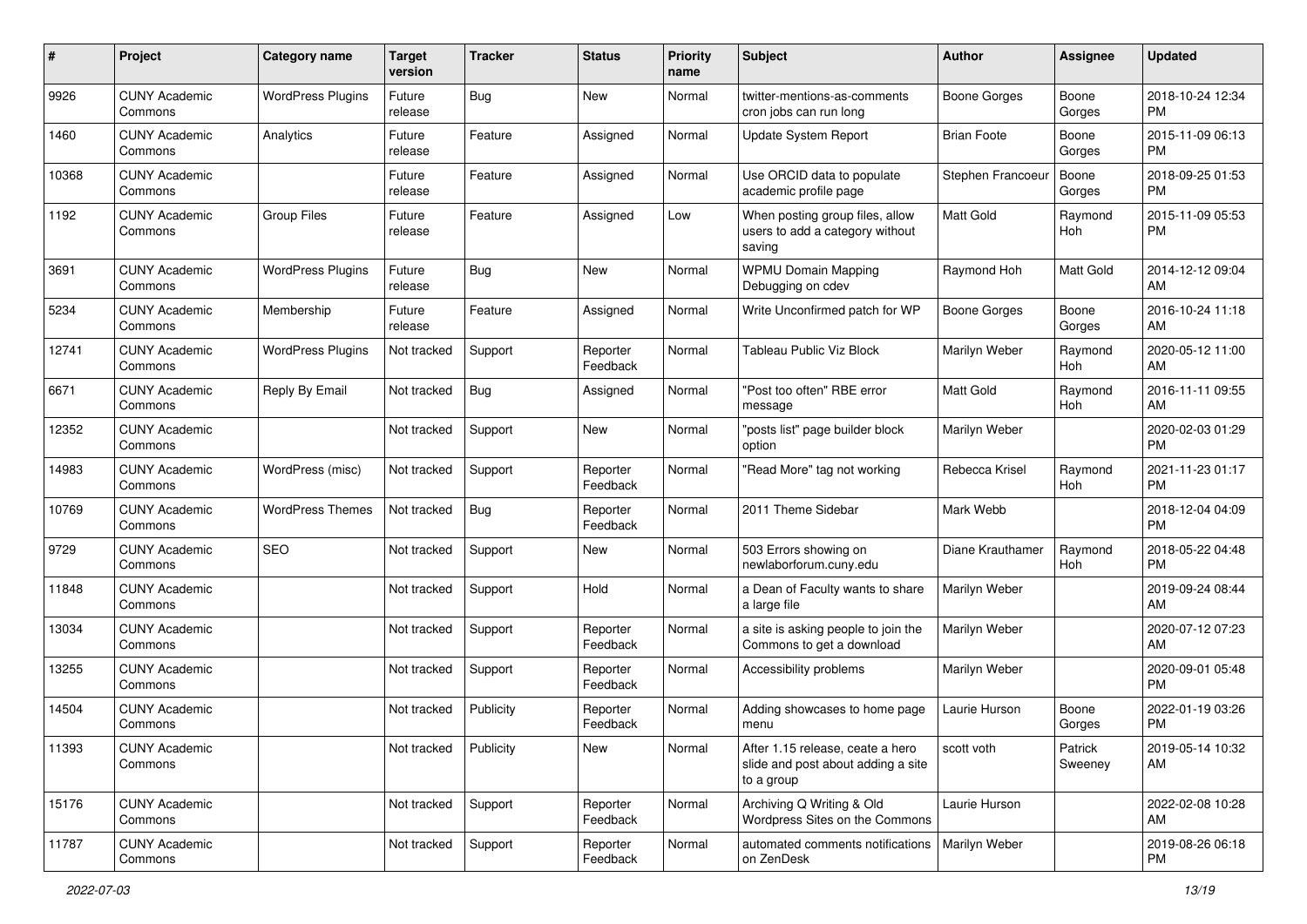| #     | Project                         | Category name            | Target<br>version | <b>Tracker</b> | <b>Status</b>        | Priority<br>name | <b>Subject</b>                                                                        | <b>Author</b>       | <b>Assignee</b>  | <b>Updated</b>                |
|-------|---------------------------------|--------------------------|-------------------|----------------|----------------------|------------------|---------------------------------------------------------------------------------------|---------------------|------------------|-------------------------------|
| 15923 | <b>CUNY Academic</b><br>Commons |                          | Not tracked       | Feature        | Reporter<br>Feedback | Normal           | <b>Bellows Plugin Adjustments</b>                                                     | Laurie Hurson       |                  | 2022-04-20 10:10<br>AM        |
| 12911 | <b>CUNY Academic</b><br>Commons |                          | Not tracked       | Feature        | New                  | Normal           | Block access to xmlrpc.php based<br>on User-Agent                                     | <b>Boone Gorges</b> | Boone<br>Gorges  | 2020-06-09 05:12<br><b>PM</b> |
| 11415 | <b>CUNY Academic</b><br>Commons | <b>WordPress Plugins</b> | Not tracked       | <b>Bug</b>     | Reporter<br>Feedback | Normal           | Blog Subscriptions in Jetpack                                                         | Laurie Hurson       |                  | 2019-05-14 10:34<br>AM        |
| 13975 | <b>CUNY Academic</b><br>Commons | Social Paper             | Not tracked       | Support        | Reporter<br>Feedback | Normal           | can't approve comments on Social<br>Paper paper                                       | Marilyn Weber       |                  | 2021-02-12 09:33<br>AM        |
| 11624 | <b>CUNY Academic</b><br>Commons | WordPress (misc)         | Not tracked       | Support        | New                  | Normal           | Change pages into posts or swap<br>database for a Commons site?                       | Stephen Klein       | Raymond<br>Hoh   | 2019-07-09 11:04<br>AM        |
| 10657 | <b>CUNY Academic</b><br>Commons |                          | Not tracked       | Support        | Reporter<br>Feedback | Normal           | child theme problems                                                                  | Marilyn Weber       |                  | 2018-11-08 01:19<br><b>PM</b> |
| 14994 | <b>CUNY Academic</b><br>Commons | cdev.gc.cuny.edu         | Not tracked       | Support        | In Progress          | Normal           | Clear Cache on CDEV                                                                   | scott voth          | Raymond<br>Hoh   | 2021-12-07 03:51<br><b>PM</b> |
| 9346  | <b>CUNY Academic</b><br>Commons | WordPress (misc)         | Not tracked       | Bug            | <b>New</b>           | Normal           | Clone cetls.bmcc.cuny.edu for<br>development                                          | Owen Roberts        | Raymond<br>Hoh   | 2018-03-06 05:35<br><b>PM</b> |
| 11449 | <b>CUNY Academic</b><br>Commons | WordPress - Media        | Not tracked       | Support        | Reporter<br>Feedback | Normal           | Cloning Media Library for JITP<br>from Staging to Production Site                     | Patrick DeDauw      | Boone<br>Gorges  | 2019-05-13 12:00<br><b>PM</b> |
| 10982 | <b>CUNY Academic</b><br>Commons | Domain Mapping           | Not tracked       | Support        | Reporter<br>Feedback | Normal           | <b>CNAME</b> question                                                                 | scott voth          |                  | 2019-01-22 04:29<br><b>PM</b> |
| 11519 | <b>CUNY Academic</b><br>Commons |                          | Not tracked       | Support        | Assigned             | Normal           | comment option not appearing                                                          | Marilyn Weber       |                  | 2019-09-24 10:28<br>AM        |
| 11149 | <b>CUNY Academic</b><br>Commons |                          | Not tracked       | Support        | Reporter<br>Feedback | Normal           | comments getting blocked                                                              | Marilyn Weber       | Raymond<br>Hoh   | 2019-03-26 11:40<br>AM        |
| 14394 | <b>CUNY Academic</b><br>Commons |                          | Not tracked       | Feature        | New                  | Normal           | Commons News Site - redesign                                                          | scott voth          | scott voth       | 2021-09-14 10:46<br>AM        |
| 13949 | <b>CUNY Academic</b><br>Commons |                          | Not tracked       | Bug            | New                  | Normal           | Continued debugging of runaway<br>MySQL connections                                   | <b>Matt Gold</b>    | Boone<br>Gorges  | 2021-09-14 10:42<br>AM        |
| 8837  | <b>CUNY Academic</b><br>Commons |                          | Not tracked       | Feature        | Assigned             | Normal           | Create a form to request info from<br>people requesting premium<br>themes and plugins | <b>Matt Gold</b>    | Marilyn<br>Weber | 2017-11-14 03:35<br><b>PM</b> |
| 9643  | <b>CUNY Academic</b><br>Commons | Publicity                | Not tracked       | Feature        | New                  | Normal           | Create a page on the Commons<br>for logos etc.                                        | Stephen Real        | Stephen Real     | 2018-04-24 10:53<br>AM        |
| 3657  | <b>CUNY Academic</b><br>Commons | WordPress (misc)         | Not tracked       | Feature        | New                  | Normal           | Create alert for GC email<br>addresses                                                | Matt Gold           | Matt Gold        | 2016-04-14 11:29<br><b>PM</b> |
| 6115  | <b>CUNY Academic</b><br>Commons | Publicity                | Not tracked       | Feature        | Assigned             | Normal           | create digital signage for GC                                                         | Matt Gold           | scott voth       | 2016-10-11 10:09<br><b>PM</b> |
| 636   | <b>CUNY Academic</b><br>Commons | WordPress (misc)         | Not tracked       | Support        | Assigned             | Normal           | Create Lynda.com-like Table of<br>Contents for Prospective Tutorial<br>Screencasts    | Matt Gold           | scott voth       | 2016-02-23 03:12<br>PM        |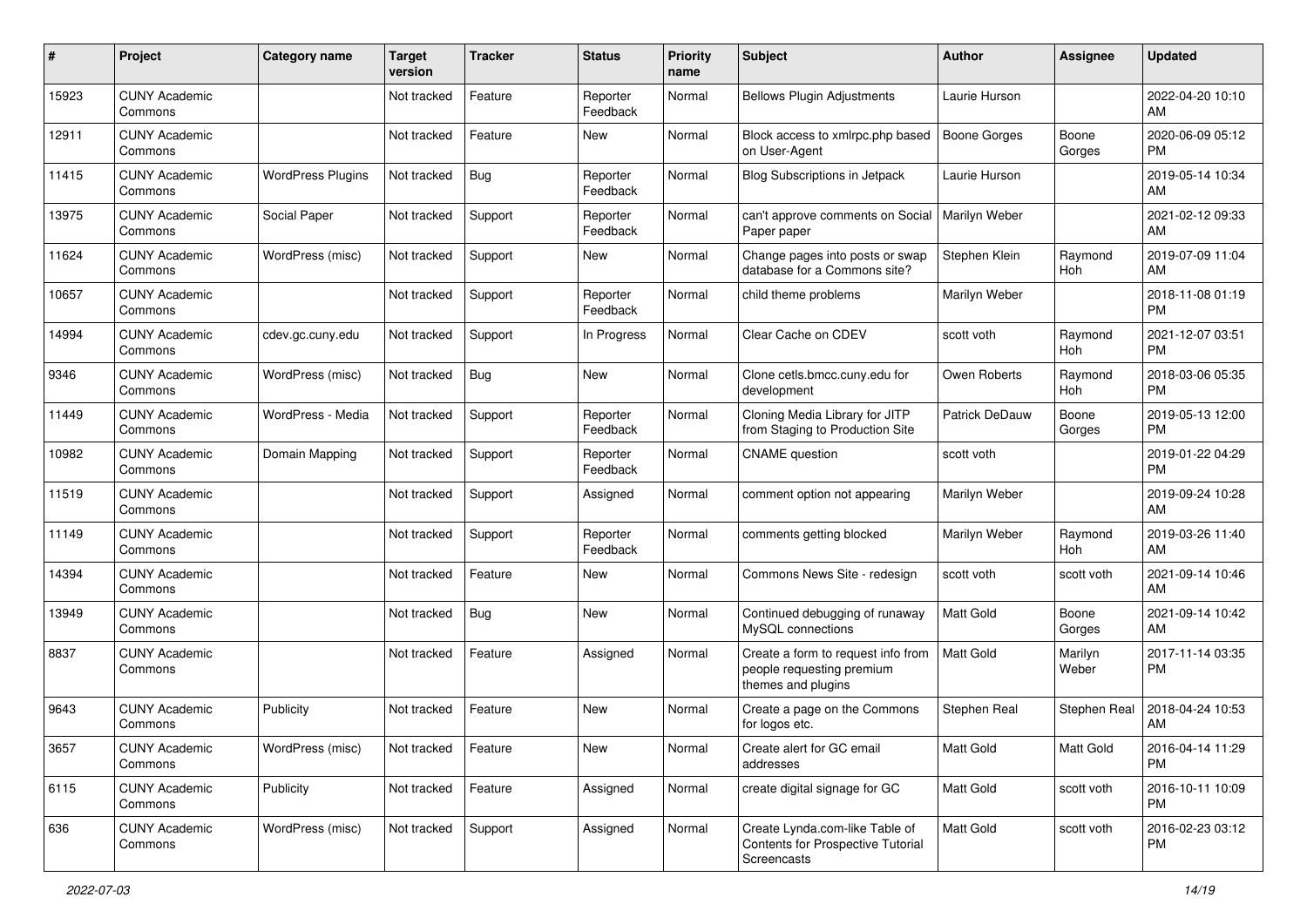| #     | Project                         | <b>Category name</b>     | <b>Target</b><br>version | <b>Tracker</b> | <b>Status</b>        | <b>Priority</b><br>name | <b>Subject</b>                                                               | <b>Author</b>    | Assignee            | <b>Updated</b>                |
|-------|---------------------------------|--------------------------|--------------------------|----------------|----------------------|-------------------------|------------------------------------------------------------------------------|------------------|---------------------|-------------------------------|
| 3615  | <b>CUNY Academic</b><br>Commons | Redmine                  | Not tracked              | Feature        | New                  | Low                     | Create Redmine issues via email                                              | Dominic Giglio   | Boone<br>Gorges     | 2017-11-16 11:36<br>AM        |
| 8666  | <b>CUNY Academic</b><br>Commons | Teaching                 | Not tracked              | Documentation  | Assigned             | Normal                  | Create Teaching on the Commons<br>Resource Page                              | <b>Matt Gold</b> | Laurie Hurson       | 2019-09-23 03:16<br><b>PM</b> |
| 8440  | <b>CUNY Academic</b><br>Commons | Onboarding               | Not tracked              | Bug            | New                  | Normal                  | Create Test Email Accounts for<br><b>Onboarding Project</b>                  | Stephen Real     | Stephen Real        | 2017-08-01 09:49<br><b>PM</b> |
| 13328 | <b>CUNY Academic</b><br>Commons | Group Forums             | Not tracked              | <b>Bug</b>     | Reporter<br>Feedback | Normal                  | cross-posting in two related<br>groups                                       | Marilyn Weber    | Raymond<br>Hoh      | 2020-09-15 10:39<br><b>PM</b> |
| 6665  | <b>CUNY Academic</b><br>Commons |                          | Not tracked              | Publicity      | <b>New</b>           | Normal                  | Dead Link in 1.10 announcement<br>post                                       | Paige Dupont     | Stephen Real        | 2016-12-01 03:11<br><b>PM</b> |
| 13430 | <b>CUNY Academic</b><br>Commons | Reply By Email           | Not tracked              | Bug            | New                  | Normal                  | Delay in RBE                                                                 | Luke Waltzer     | Raymond<br>Hoh      | 2020-10-13 11:16<br>AM        |
| 11509 | <b>CUNY Academic</b><br>Commons |                          | Not tracked              | Support        | Reporter<br>Feedback | Normal                  | deleted Page causing a Menu<br>problem?                                      | Marilyn Weber    |                     | 2019-06-04 09:54<br>AM        |
| 11386 | <b>CUNY Academic</b><br>Commons | WordPress - Media        | Not tracked              | Support        | Reporter<br>Feedback | Normal                  | disappearing images                                                          | scott voth       | Boone<br>Gorges     | 2019-05-14 10:32<br>AM        |
| 11493 | <b>CUNY Academic</b><br>Commons | Domain Mapping           | Not tracked              | Support        | Reporter<br>Feedback | Normal                  | Domain Mapping Request - Talia<br>Schaffer                                   | scott voth       | Matt Gold           | 2019-08-06 08:39<br>AM        |
| 7928  | <b>CUNY Academic</b><br>Commons | Group Forums             | Not tracked              | Bug            | New                  | Normal                  | Duplicate Forum post                                                         | Luke Waltzer     | Raymond<br>Hoh      | 2017-04-11 09:27<br><b>PM</b> |
| 12198 | <b>CUNY Academic</b><br>Commons |                          | Not tracked              | Bug            | Reporter<br>Feedback | Normal                  | Duplicate listing in My Sites                                                | Tom Harbison     |                     | 2019-12-09 05:50<br><b>PM</b> |
| 9015  | <b>CUNY Academic</b><br>Commons | Groups (misc)            | Not tracked              | Outreach       | Assigned             | Normal                  | Email group admins the email<br>addresses of their groups                    | Matt Gold        | Matt Gold           | 2018-01-02 09:54<br>AM        |
| 12382 | <b>CUNY Academic</b><br>Commons | Membership               | Not tracked              | Support        | <b>New</b>           | Normal                  | Email request change                                                         | Marilyn Weber    | Marilyn<br>Weber    | 2020-02-06 12:56<br><b>PM</b> |
| 11120 | <b>CUNY Academic</b><br>Commons | <b>WordPress Plugins</b> | Not tracked              | Bug            | Reporter<br>Feedback | Normal                  | Events Manager Events Not<br>Showing Up                                      | Mark Webb        |                     | 2019-02-27 04:10<br><b>PM</b> |
| 14398 | <b>CUNY Academic</b><br>Commons |                          | Not tracked              | Support        | Reporter<br>Feedback | Normal                  | Events plug-in notification problem                                          | Marilyn Weber    |                     | 2021-05-11 11:21<br>AM        |
| 6298  | <b>CUNY Academic</b><br>Commons | <b>User Experience</b>   | Not tracked              | Design/UX      | Assigned             | Normal                  | Examine data from survey                                                     | Matt Gold        | Margaret<br>Galvan  | 2016-10-14 12:16<br><b>PM</b> |
| 4235  | <b>CUNY Academic</b><br>Commons |                          | Not tracked              | Design/UX      | Assigned             | Normal                  | Explore user experience around<br>comments on forum topics vs docs           | <b>Matt Gold</b> | Samantha<br>Raddatz | 2015-07-21 10:23<br>AM        |
| 15210 | <b>CUNY Academic</b><br>Commons | Analytics                | Not tracked              | Design/UX      | <b>New</b>           | Normal                  | Google Analytics improvements                                                | Colin McDonald   | Boone<br>Gorges     | 2022-05-24 10:47<br>AM        |
| 11879 | <b>CUNY Academic</b><br>Commons |                          | Not tracked              | <b>Bug</b>     | New                  | Normal                  | Hypothesis comments appearing<br>on multiple, different pdfs across<br>blogs | Laurie Hurson    | Laurie Hurson       | 2019-09-19 02:39<br><b>PM</b> |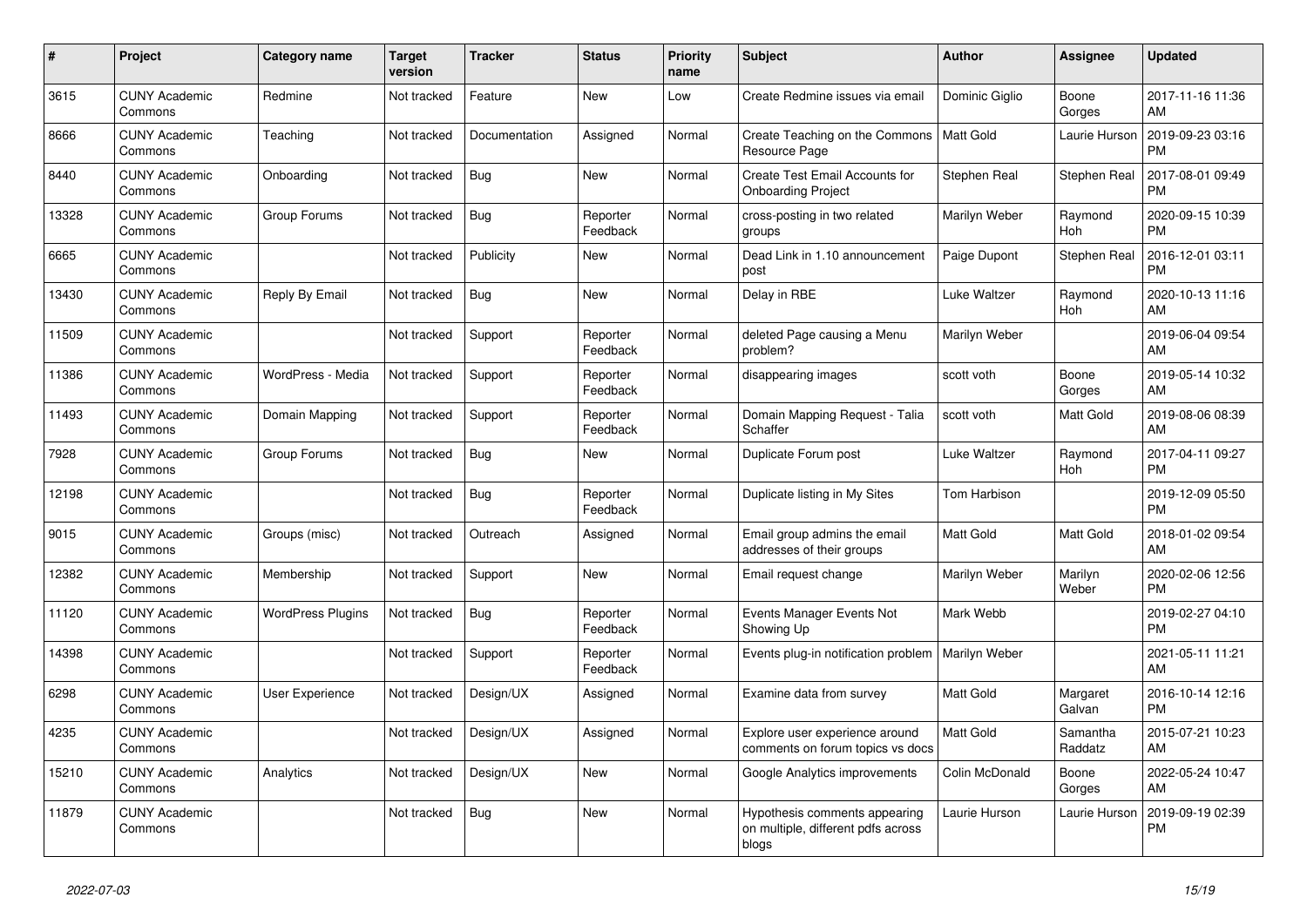| #     | Project                         | Category name    | <b>Target</b><br>version | <b>Tracker</b> | <b>Status</b>        | <b>Priority</b><br>name | <b>Subject</b>                                                                                                                               | <b>Author</b>           | <b>Assignee</b>     | <b>Updated</b>                |
|-------|---------------------------------|------------------|--------------------------|----------------|----------------------|-------------------------|----------------------------------------------------------------------------------------------------------------------------------------------|-------------------------|---------------------|-------------------------------|
| 11556 | <b>CUNY Academic</b><br>Commons | Courses          | Not tracked              | Bug            | Reporter<br>Feedback | Normal                  | Instructor name given in course<br>listing                                                                                                   | <b>Tom Harbison</b>     |                     | 2019-06-25 04:12<br><b>PM</b> |
| 9908  | <b>CUNY Academic</b><br>Commons |                  | Not tracked              | Feature        | <b>New</b>           | Normal                  | Is it possible to send email<br>updates to users (or an email<br>address not on the list) for only a<br>single page AFTER being<br>prompted? | <b>Michael Shields</b>  | scott voth          | 2018-06-11 01:34<br><b>PM</b> |
| 3565  | <b>CUNY Academic</b><br>Commons | My Commons       | Not tracked              | Documentation  | <b>New</b>           | Normal                  | Load Newest inconsistencies                                                                                                                  | Chris Stein             | scott voth          | 2015-11-09 01:16<br><b>PM</b> |
| 5679  | <b>CUNY Academic</b><br>Commons | Analytics        | Not tracked              | Feature        | <b>New</b>           | Normal                  | Logged In Users for GA                                                                                                                       | <b>Valerie Townsend</b> | Valerie<br>Townsend | 2016-06-11 09:49<br>AM        |
| 6995  | <b>CUNY Academic</b><br>Commons | Home Page        | Not tracked              | Bug            | Assigned             | Normal                  | member filter on homepage not<br>working                                                                                                     | <b>Matt Gold</b>        | Raymond<br>Hoh      | 2016-12-11 09:46<br><b>PM</b> |
| 10794 | <b>CUNY Academic</b><br>Commons | Performance      | Not tracked              | Bug            | <b>New</b>           | Normal                  | Memcached connection<br>occasionally breaks                                                                                                  | Boone Gorges            | Boone<br>Gorges     | 2018-12-06 03:30<br><b>PM</b> |
| 10839 | <b>CUNY Academic</b><br>Commons | About page       | Not tracked              | Support        | <b>New</b>           | Normal                  | <b>Mission Statement Needs</b><br>Revision                                                                                                   | scott voth              | Matt Gold           | 2018-12-26 10:58<br>AM        |
| 11883 | <b>CUNY Academic</b><br>Commons | Help/Codex       | Not tracked              | Support        | <b>New</b>           | Normal                  | Need Embedding Help Page<br>Update (Tableau)                                                                                                 | Anthony Wheeler         | scott voth          | 2019-09-24 08:49<br>AM        |
| 4972  | <b>CUNY Academic</b><br>Commons | Analytics        | Not tracked              | Bug            | <b>New</b>           | Normal                  | <b>Newsletter Analytics</b>                                                                                                                  | Stephen Real            | Matt Gold           | 2015-12-09 12:54<br><b>PM</b> |
| 10678 | <b>CUNY Academic</b><br>Commons |                  | Not tracked              | <b>Bug</b>     | Reporter<br>Feedback | High                    | Newsletter Plugin Not Sending<br>Out Newsletters                                                                                             | Mark Webb               | Boone<br>Gorges     | 2019-09-16 09:38<br><b>PM</b> |
| 10262 | <b>CUNY Academic</b><br>Commons |                  | Not tracked              | <b>Bug</b>     | Reporter<br>Feedback | Normal                  | Newsletter Plugin: Broken Image<br>at Bottom of All Newsletters                                                                              | Mark Webb               | Raymond<br>Hoh      | 2018-08-30 05:17<br><b>PM</b> |
| 12436 | <b>CUNY Academic</b><br>Commons |                  | Not tracked              | Bug            | Assigned             | Normal                  | Nightly system downtime                                                                                                                      | Boone Gorges            |                     | 2020-08-01 09:30<br>AM        |
| 12004 | <b>CUNY Academic</b><br>Commons |                  | Not tracked              | Support        | Reporter<br>Feedback | Normal                  | Notifications for spam blog<br>comments                                                                                                      | Gina Cherry             | Raymond<br>Hoh      | 2019-11-01 12:05<br><b>PM</b> |
| 5317  | <b>CUNY Academic</b><br>Commons | Group Blogs      | Not tracked              | <b>Bug</b>     | Reporter<br>Feedback | Normal                  | Notifications of New Post Didn't<br>Come                                                                                                     | Luke Waltzer            | Samantha<br>Raddatz | 2016-03-21 10:41<br><b>PM</b> |
| 14475 | <b>CUNY Academic</b><br>Commons |                  | Not tracked              | Publicity      | <b>New</b>           | Normal                  | <b>OER Showcase Page</b>                                                                                                                     | Laurie Hurson           | Laurie Hurson       | 2021-09-14 10:46<br>AM        |
| 8976  | <b>CUNY Academic</b><br>Commons | Reply By Email   | Not tracked              | Feature        | Assigned             | Normal                  | Package RBE new topics posting?   Matt Gold                                                                                                  |                         | Raymond<br>Hoh      | 2017-12-04 02:34<br><b>PM</b> |
| 14074 | <b>CUNY Academic</b><br>Commons | WordPress (misc) | Not tracked              | Support        | Reporter<br>Feedback | Normal                  | page password protection problem   Marilyn Weber                                                                                             |                         |                     | 2021-03-02 11:03<br>AM        |
| 8607  | <b>CUNY Academic</b><br>Commons |                  | Not tracked              | Support        | <b>New</b>           | Normal                  | Paypal?                                                                                                                                      | Marilyn Weber           | Matt Gold           | 2018-05-15 01:37<br><b>PM</b> |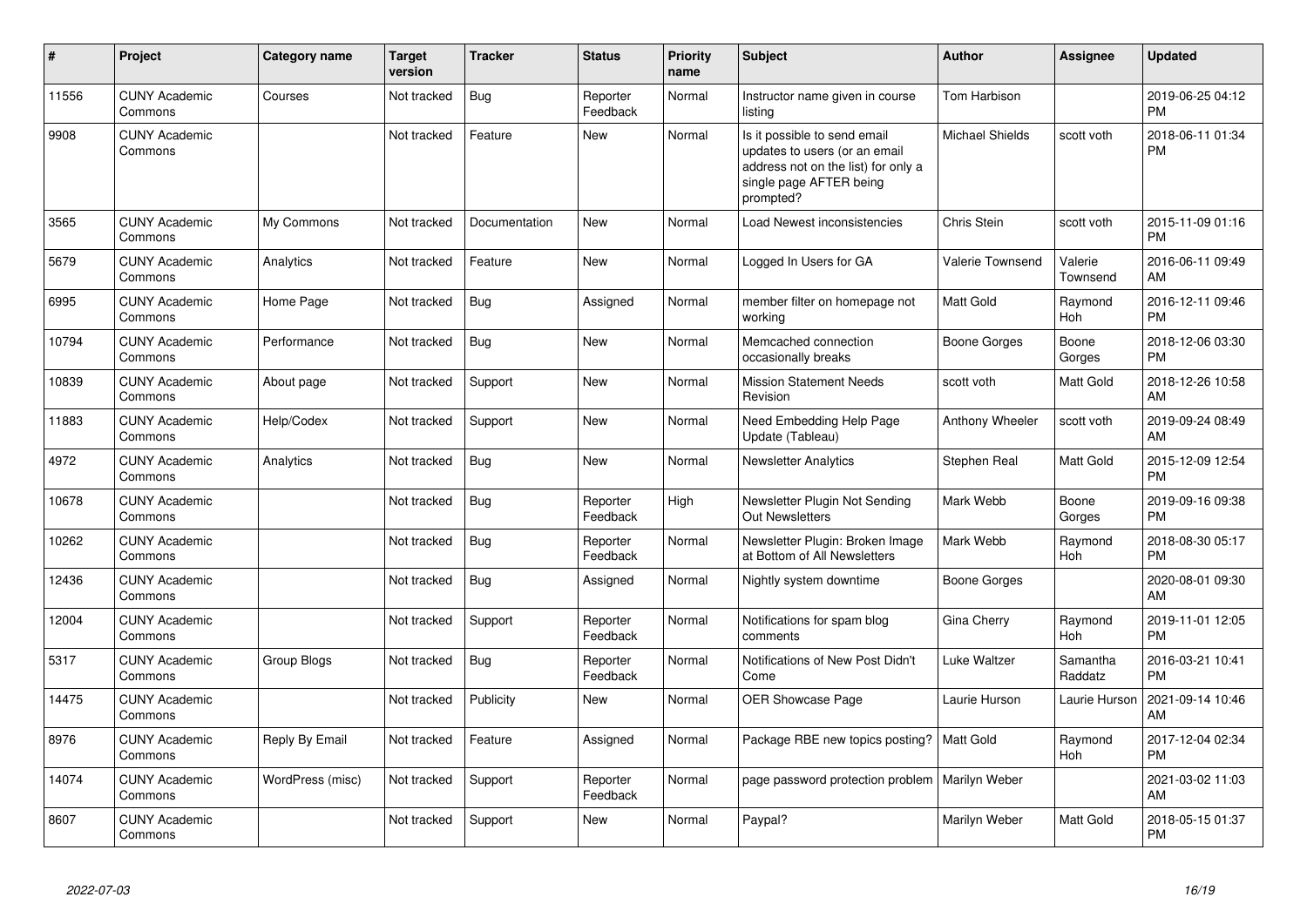| $\vert$ # | <b>Project</b>                  | Category name                  | <b>Target</b><br>version | <b>Tracker</b> | <b>Status</b>        | <b>Priority</b><br>name | <b>Subject</b>                                                              | <b>Author</b>           | Assignee            | <b>Updated</b>                |
|-----------|---------------------------------|--------------------------------|--------------------------|----------------|----------------------|-------------------------|-----------------------------------------------------------------------------|-------------------------|---------------------|-------------------------------|
| 2612      | <b>CUNY Academic</b><br>Commons |                                | Not tracked              | Publicity      | Assigned             | Normal                  | Pinterest site for the Commons                                              | local admin             | Sarah<br>Morgano    | 2016-03-04 11:19<br>AM        |
| 14629     | <b>CUNY Academic</b><br>Commons |                                | Not tracked              | <b>Bug</b>     | Reporter<br>Feedback | Normal                  | Possible Post Order Bug?                                                    | <b>Syelle Graves</b>    |                     | 2021-09-14 10:47<br>AM        |
| 3524      | <b>CUNY Academic</b><br>Commons | Documentation                  | Not tracked              | Documentation  | Assigned             | Normal                  | Post describing all you can do<br>when starting up a new blog/group         | <b>Matt Gold</b>        | scott voth          | 2014-10-04 12:56<br><b>PM</b> |
| 11771     | <b>CUNY Academic</b><br>Commons |                                | Not tracked              | Support        | Reporter<br>Feedback | Normal                  | post displays in sections                                                   | Marilyn Weber           |                     | 2019-08-20 10:34<br>AM        |
| 13912     | <b>CUNY Academic</b><br>Commons |                                | Not tracked              | Feature        | Hold                 | Low                     | posting "missed schedule"                                                   | Marilyn Weber           |                     | 2021-02-23 10:46<br>AM        |
| 4986      | <b>CUNY Academic</b><br>Commons | ZenDesk                        | Not tracked              | Support        | Assigned             | Normal                  | Prepare documentation for<br>Zendesk re web widget                          | <b>Matt Gold</b>        | Samantha<br>Raddatz | 2016-02-25 03:09<br><b>PM</b> |
| 14900     | <b>CUNY Academic</b><br>Commons |                                | Not tracked              | Support        | Reporter<br>Feedback | Normal                  | previous theme?                                                             | Marilyn Weber           |                     | 2021-10-25 10:31<br>AM        |
| 13286     | <b>CUNY Academic</b><br>Commons |                                | Not tracked              | Support        | <b>New</b>           | Normal                  | problem connecting with<br>WordPress app                                    | Marilyn Weber           | Raymond<br>Hoh      | 2020-09-08 11:16<br>AM        |
| 9060      | <b>CUNY Academic</b><br>Commons | Commons In A Box               | Not tracked              | Bug            | Hold                 | Normal                  | Problems with CBox image library<br>/ upload                                | Lisa Rhody              | Raymond<br>Hoh      | 2018-01-10 03:26<br><b>PM</b> |
| 14842     | <b>CUNY Academic</b><br>Commons |                                | Not tracked              | Support        | Reporter<br>Feedback | Normal                  | Question about widgets and block<br>editor                                  | Gina Cherry             |                     | 2021-10-06 03:01<br><b>PM</b> |
| 8991      | <b>CUNY Academic</b><br>Commons | Reply By Email                 | Not tracked              | Bug            | Hold                 | Normal                  | RBE duplicate email message<br>issue                                        | <b>Matt Gold</b>        | Raymond<br>Hoh      | 2018-02-18 08:53<br><b>PM</b> |
| 3369      | <b>CUNY Academic</b><br>Commons | Reply By Email                 | Not tracked              | Outreach       | Hold                 | Normal                  | Release reply by email to WP<br>plugin directory                            | <b>Matt Gold</b>        | Raymond<br>Hoh      | 2016-03-01 12:46<br><b>PM</b> |
| 8902      | <b>CUNY Academic</b><br>Commons | Design                         | Not tracked              | Feature        | Assigned             | Normal                  | Report back on research on<br><b>BuddyPress themes</b>                      | <b>Matt Gold</b>        | Michael Smith       | 2017-11-10 12:31<br><b>PM</b> |
| 9979      | <b>CUNY Academic</b><br>Commons | <b>Email Notifications</b>     | Not tracked              | Bug            | Reporter<br>Feedback | Normal                  | Reports of slow email activation<br>emails                                  | <b>Matt Gold</b>        | Boone<br>Gorges     | 2018-08-29 09:40<br><b>PM</b> |
| 9420      | <b>CUNY Academic</b><br>Commons | cuny.is                        | Not tracked              | Feature        | <b>New</b>           | Normal                  | Request for http://cuny.is/streams                                          | Raffi<br>Khatchadourian | Marilyn<br>Weber    | 2018-04-02 10:08<br>AM        |
| 4070      | <b>CUNY Academic</b><br>Commons | Analytics                      | Not tracked              | Support        | Assigned             | Normal                  | Request for JITP site analytics                                             | <b>Matt Gold</b>        | Seth Persons        | 2016-02-23 03:09<br><b>PM</b> |
| 12247     | <b>CUNY Academic</b><br>Commons | Publicity                      | Not tracked              | Support        | <b>New</b>           | Normal                  | <b>Screenshot of First Commons</b><br>Homepage                              | scott voth              | scott voth          | 2020-01-14 12:08<br><b>PM</b> |
| 3230      | <b>CUNY Academic</b><br>Commons | Internal Tools and<br>Workflow | Not tracked              | Feature        | Assigned             | High                    | Scripts for quicker<br>provisioning/updating of<br>development environments | Boone Gorges            | Boone<br>Gorges     | 2016-01-26 04:54<br><b>PM</b> |
| 11077     | <b>CUNY Academic</b><br>Commons | Events                         | Not tracked              | Feature        | Reporter<br>Feedback | Normal                  | Show event category description<br>in event list view                       | Raffi<br>Khatchadourian |                     | 2019-02-12 10:38<br><b>PM</b> |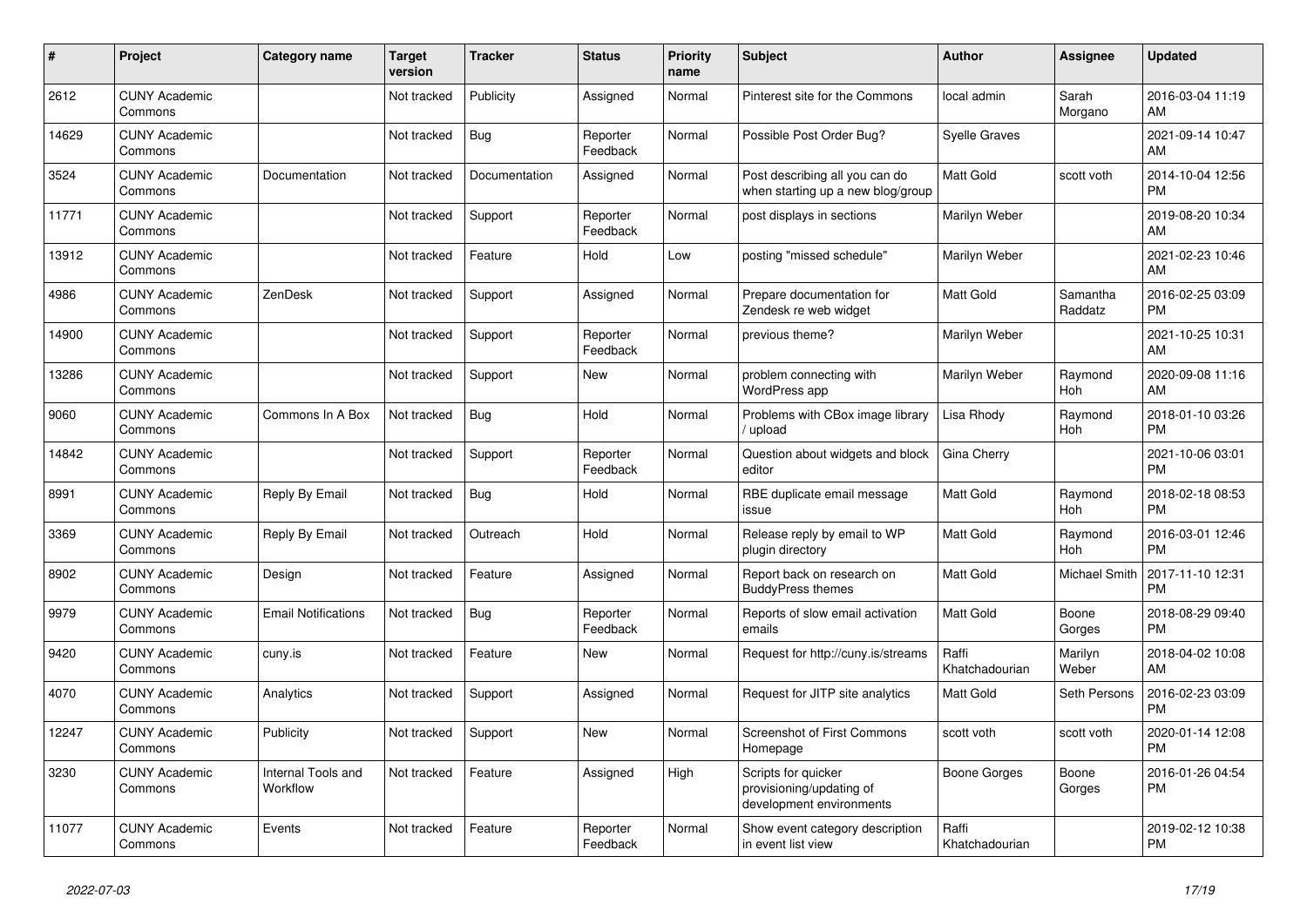| $\vert$ # | <b>Project</b>                  | Category name            | <b>Target</b><br>version | <b>Tracker</b> | <b>Status</b>        | Priority<br>name | <b>Subject</b>                                                                                | <b>Author</b>           | Assignee            | <b>Updated</b>                |
|-----------|---------------------------------|--------------------------|--------------------------|----------------|----------------------|------------------|-----------------------------------------------------------------------------------------------|-------------------------|---------------------|-------------------------------|
| 12484     | <b>CUNY Academic</b><br>Commons |                          | Not tracked              | Support        | Reporter<br>Feedback | Normal           | Sign up Code for COIL Course<br>starting in March                                             | Laurie Hurson           | Matt Gold           | 2020-03-02 02:26<br><b>PM</b> |
| 12328     | <b>CUNY Academic</b><br>Commons |                          | Not tracked              | Support        | <b>New</b>           | Normal           | Sign up Code for Non-CUNY<br>Faculty                                                          | Laurie Hurson           |                     | 2020-01-28 10:25<br>AM        |
| 12438     | <b>CUNY Academic</b><br>Commons | Courses                  | Not tracked              | Bug            | <b>New</b>           | Normal           | Site appearing twice                                                                          | Laurie Hurson           | Boone<br>Gorges     | 2020-02-18 01:34<br><b>PM</b> |
| 12360     | <b>CUNY Academic</b><br>Commons | <b>WordPress Themes</b>  | Not tracked              | Bug            | Reporter<br>Feedback | Normal           | site just says "DANTE We are<br>currently in maintenance mode,<br>please check back shortly." | Marilyn Weber           |                     | 2020-02-04 12:13<br><b>PM</b> |
| 15816     | <b>CUNY Academic</b><br>Commons |                          | Not tracked              | Support        | <b>New</b>           | Normal           | slow loading at SPS                                                                           | Marilyn Weber           |                     | 2022-04-05 01:26<br><b>PM</b> |
| 15242     | <b>CUNY Academic</b><br>Commons | Performance              | Not tracked              | Bug            | Reporter<br>Feedback | Normal           | Slugist site                                                                                  | Raffi<br>Khatchadourian | Boone<br>Gorges     | 2022-02-07 11:14<br>AM        |
| 2175      | <b>CUNY Academic</b><br>Commons | WordPress (misc)         | Not tracked              | Support        | Assigned             | Normal           | Subscibe 2 vs. Jetpack<br>subscription options                                                | local admin             | Matt Gold           | 2016-01-26 04:58<br><b>PM</b> |
| 5298      | <b>CUNY Academic</b><br>Commons |                          | Not tracked              | Publicity      | <b>New</b>           | Normal           | Survey Pop-Up Text                                                                            | Samantha Raddatz        | Samantha<br>Raddatz | 2016-03-22 12:27<br><b>PM</b> |
| 9515      | <b>CUNY Academic</b><br>Commons | <b>WordPress Plugins</b> | Not tracked              | Bug            | Reporter<br>Feedback | Normal           | Text to Speech plugin - "More<br>Slowly" checkbox not working                                 | scott voth              | Boone<br>Gorges     | 2018-06-13 02:26<br><b>PM</b> |
| 7828      | <b>CUNY Academic</b><br>Commons |                          | Not tracked              | Feature        | Assigned             | Normal           | Theme Assessment 2017                                                                         | Margaret Galvan         | Margaret<br>Galvan  | 2017-05-02 10:41<br><b>PM</b> |
| 14911     | <b>CUNY Academic</b><br>Commons | <b>WordPress Themes</b>  | Not tracked              | Support        | <b>New</b>           | Normal           | Twentytwentyone theme                                                                         | Marilyn Weber           |                     | 2021-10-28 10:37<br>AM        |
| 11545     | <b>CUNY Academic</b><br>Commons | <b>WordPress Plugins</b> | Not tracked              | Support        | New                  | Normal           | Twitter searches in WordPress                                                                 | Gina Cherry             | Matt Gold           | 2019-09-23 01:03<br><b>PM</b> |
| 2666      | <b>CUNY Academic</b><br>Commons | About page               | Not tracked              | Documentation  | Assigned             | Normal           | <b>Update About Text</b>                                                                      | Chris Stein             | Luke Waltzer        | 2016-03-04 11:19<br>AM        |
| 12392     | <b>CUNY Academic</b><br>Commons | Help/Codex               | Not tracked              | Documentation  | <b>New</b>           | Normal           | <b>Updates to Common Commons</b><br>Questions on Help Page                                    | scott voth              | Margaret<br>Galvan  | 2020-02-11 10:53<br>AM        |
| 12350     | <b>CUNY Academic</b><br>Commons | Blogs (BuddyPress)       | Not tracked              | Support        | Reporter<br>Feedback | Normal           | URL creation problem                                                                          | Marilyn Weber           |                     | 2020-02-03 11:27<br>AM        |
| 4027      | <b>CUNY Academic</b><br>Commons | Commons In A Box         | Not tracked              | Design/UX      | Assigned             | Normal           | Usability review of CBOX update<br>procedures                                                 | <b>Matt Gold</b>        | Samantha<br>Raddatz | 2015-05-11 06:36<br><b>PM</b> |
| 8898      | <b>CUNY Academic</b><br>Commons | Social Paper             | Not tracked              | Feature        | Assigned             | Normal           | Usage data on docs and social<br>paper                                                        | <b>Matt Gold</b>        | Matt Gold           | 2017-11-16 11:32<br>AM        |
| 10040     | <b>CUNY Academic</b><br>Commons | WordPress (misc)         | Not tracked              | Bug            | Reporter<br>Feedback | Normal           | User doesn't see full list of themes                                                          | Matt Gold               | Boone<br>Gorges     | 2018-07-25 10:12<br>AM        |
| 10273     | <b>CUNY Academic</b><br>Commons | Registration             | Not tracked              | Support        | Reporter<br>Feedback | Normal           | users combining CF and campus<br>address                                                      | Marilyn Weber           |                     | 2019-09-18 10:58<br>AM        |